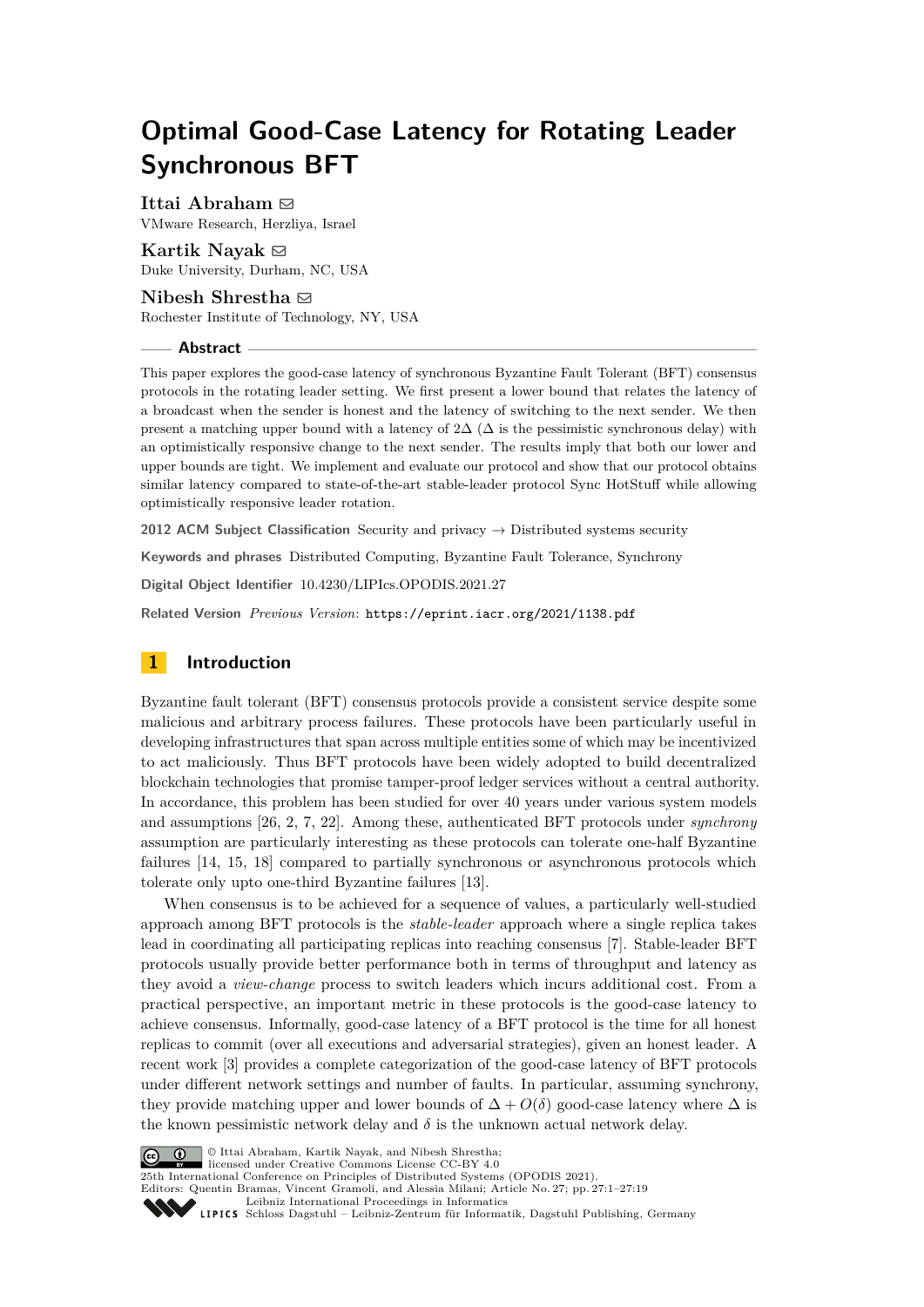# **27:2 Optimal Good-Case Latency Rotating Leader Synchronous BFT**

While the stable-leader approach is favored for their better performance, many applications require a democracy favoring policy where the participating replicas take turn in being leader to coordinate consensus decisions. We call this a *rotating-leader* approach. The rationale is to obtain better *fairness*, *censorship resistance*, and uniform distribution of work. Indeed, several recent protocols have been designed with this goal in mind [\[9,](#page-15-7) [10,](#page-15-8) [16,](#page-15-9) [17,](#page-15-10) [24,](#page-16-2) [8,](#page-15-11) [20\]](#page-15-12). In general, rotating-leader BFT protocols can broadly be classified into two categories. In the first kind, multiple leaders are selected to propose values concurrently in different slots wherein each leader proposes a value in their own instance in the *common log*. While the value proposed by an honest leader can be decided with a small constant latency in the good-case, the value proposed by a Byzantine leader can take a linear number of rounds before it gets finalized in the worst case. In many state machine replication applications, a value proposed in an instance is not useful until all prior instances in the log have been finalized. Thus, such protocols always have worst-case latency which is linear.

The second kind utilizes the "block chaining" paradigm where a leader proposes a value in the form of a *block* which explicitly extends a block *B* proposed by an earlier leader by including hash of previous block *B* called its *parent*. In this paradigm, when a block *B* is committed, all its ancestors are also committed and all blocks in the log up to block *B* can be safely used. In addition, when the leader of block *B* is honest, block *B* and all its ancestors can be committed with a small constant latency in the good-case. This is a natural approach adopted by many existing protocols [\[26,](#page-16-0) [2,](#page-15-0) [8,](#page-15-11) [17,](#page-15-10) [25\]](#page-16-3). In this work, we focus on such rotating-leader BFT protocols that utilize block chaining paradigm. Under this paradigm, existing rotating-leader BFT protocols such as PiLi [\[10\]](#page-15-8), Dfinity [\[17,](#page-15-10) [1\]](#page-15-13) and Streamlet [\[8\]](#page-15-11) incur a latency of  $65\Delta$ ,  $17\Delta$  and  $12\Delta$  respectively to commit a single decision in the good-case. While the good-case latency captures the latency of a commit given an honest leader, a rotating-leader protocol keeps changing leaders through a view-change process each time. Thus, the overall latency of a rotating-leader protocol depends on the combination of good-case latency and the latency of the view-change. In this work, we initiate a study to optimize the combined latency for rotating-leader protocols. A natural approach to optimize the combined latency is to spend as little time during the view-change as possible. Ideally, we want to change leaders and have the new leader propose responsively in  $O(\delta)$  time compared to waiting  $\Omega(\Delta)$  delay during the view-change process. We refer to such property as *optimistically responsive* rotating leader chained protocol defined as follows:

▶ **Definition 1** (Optimistically Responsive Rotating Leader Chained Protocol, Informal)**.** *We say that a rotating-leader chained protocol has optimistically responsive leader change if for any two consecutive honest leaders*  $p_i$  *and*  $p_{i+1}$ ,  $p_{i+1}$  *sends its input within*  $O(\delta)$  *time after receiving pi's input.*

Allowing consecutive leaders to propose responsively allows a protocol to progress at network speed when the leaders are honest. In the context of stable-leader approach, a recent work Sync HotStuff [\[2\]](#page-15-0) allows a fixed leader to propose responsively. For the rotating-leader approach, few recent works [\[25,](#page-16-3) [21\]](#page-16-4) offer solutions that allow consecutive leaders to propose responsively. However, these protocols require a special *optimistic condition* (where *>* 3*n/*4 replicas are expected to be honest) to provide responsiveness. Moreover, none of the prior works formalize this notion to provide theoretical feasibility results w.r.t. the good-case latency for the rotating-leader approach.

To close this gap, our paper explores the optimal good-case latency for rotating-leader synchronous BFT protocols with responsive proposals. Specifically we ask,

*What is the optimal good-case latency of optimistically responsive rotating-leader chained consensus protocol?*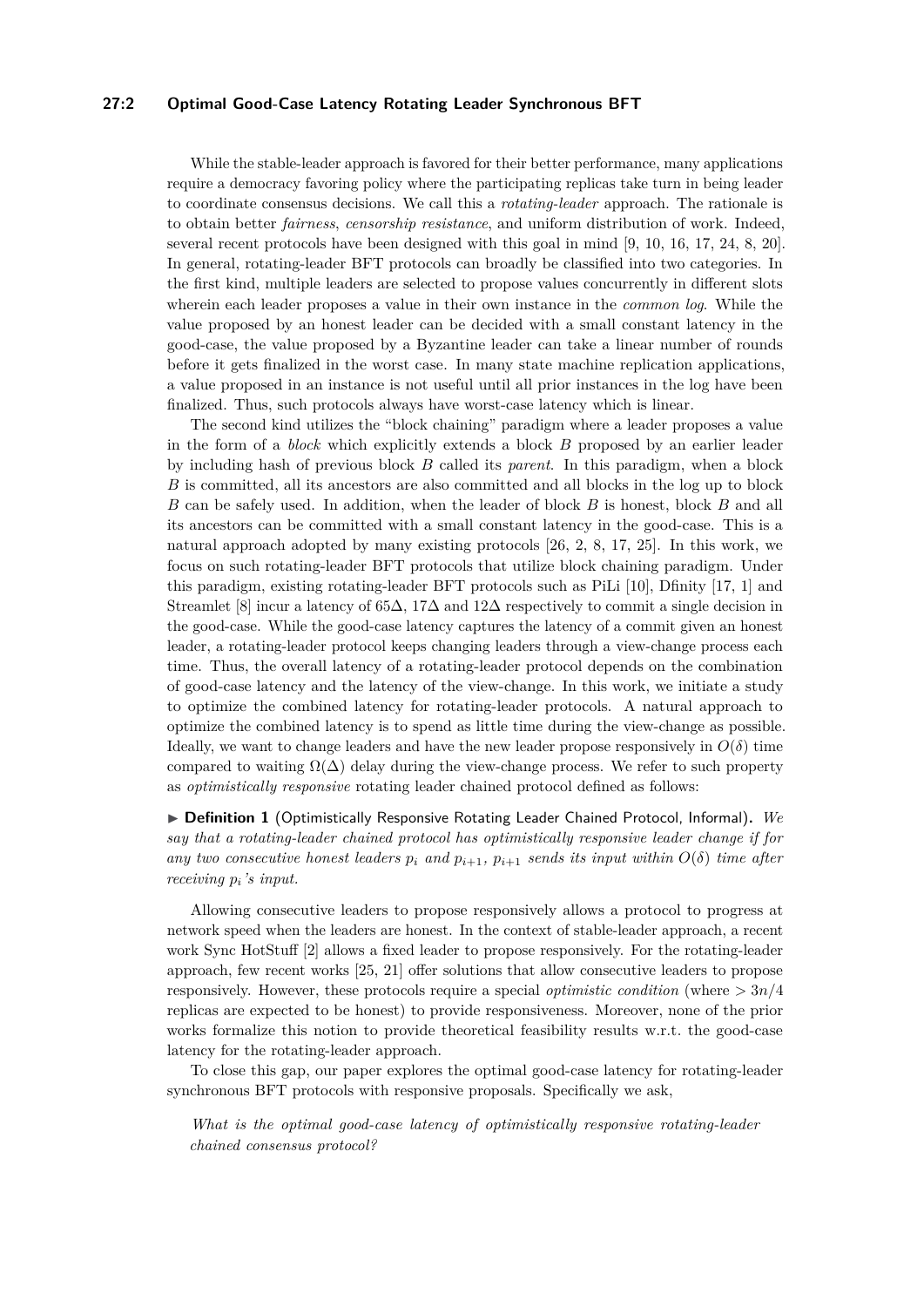We answer this question by providing a lower bound relating the good-case latency for a single slot with that of the view-change. Interestingly, we observe that if the protocol performs view-change in  $O(\delta)$ , then the commit latency for a single slot cannot be  $\langle 2\Delta \rangle$ . We also provide a matching upper bound protocol with  $2\Delta + O(\delta)$  latency. In essence, our results are tight (ignoring  $O(\delta)$  terms). We also evaluate our upper bound protocol against state-of-the art synchronous protocol and observe that our protocol provides similar latency metric compared to Sync HotStuff which is the state-of-the art synchronous consensus protocol that follows stable-leader approach and significantly better compared to its rotating-leader counterpart.

**A lower bound on the good-case latency of rotating-leader consensus protocols with responsive proposals.** Our first result presents a lower bound on the good-case latency of a rotating-leader consensus protocols with responsive proposals. Specifically, we show the following:

▶ **Theorem 2** (Lower bound on the good-case latency of an optimistically responsive rotating-leader chained consensus protocol, Informal)**.** *There exists an execution in an optimistically responsive rotating-leader chained consensus protocol in an unsynchronized start model tolerating*  $n/3 \le f \le n/2$  *faults where the following two conditions do not hold simultaneously even in executions where messages between honest parties arrive instantaneously and all parties start at time* 0*: (i) the good-case commit latency is less than* 2∆*, and (ii) honest senders propose responsively in*  $O(\delta)$  *time after receiving a proposal from the previous honest sender.*

Intuitively, our lower bound states that if a protocol performs view-change in  $O(\delta)$  time, then the commit latency for a single slot has to be at least  $2\Delta$  time; otherwise the safety of a commit cannot be guaranteed. This lower bound applies to protocols in an *unsynchronized start model* where parties do not all start the protocol at the same time (explained later).

# **Optimal responsively proposing rotating-leader protocol with 2∆-synchronous latency.**

Our second result presents a matching upper bound protocol that achieves optimal commit latency of 2∆ with responsive proposals. Our upper bound result is presented in the form of state machine replication (SMR) protocol that decides on a sequence of values. In our SMR protocol, the leaders are rotated after each proposal. A sequence of honest leaders can propose within 2*δ* of previous proposal thus supporting responsive proposals. The good-case commit latency for a single slot is optimal, i.e., 2∆. Due to responsive leader rotation, our protocol changes leaders before prior proposed values have been committed. For a sequence of *k* honest leaders, our protocols can commit *k* values in  $2\Delta + O(k\delta)$  time.

**Implementation and evaluation.** We implement and evaluate the performance of our protocol and compare it with Sync HotStuff [\[2\]](#page-15-0) which is the state-of-art synchronous protocol with stable-leader approach. In terms of latency, our protocol has similar latency profile compared to Sync HotStuff, i.e., like Sync HotStuff, our protocol commits *k* values in  $2\Delta + O(k\delta)$  time. We validate this in our evaluation by showing a latency comparable to Sync HotStuff. However, Sync HotStuff being a stable-leader protocol does not provide fairness and censorship resistance. To ensure fair comparison, we evaluate our protocol against Sync HotStuff with leader rotation where leaders are rotated after each proposal. Compared to this variation, we obtain *four times better latency* in all configurations.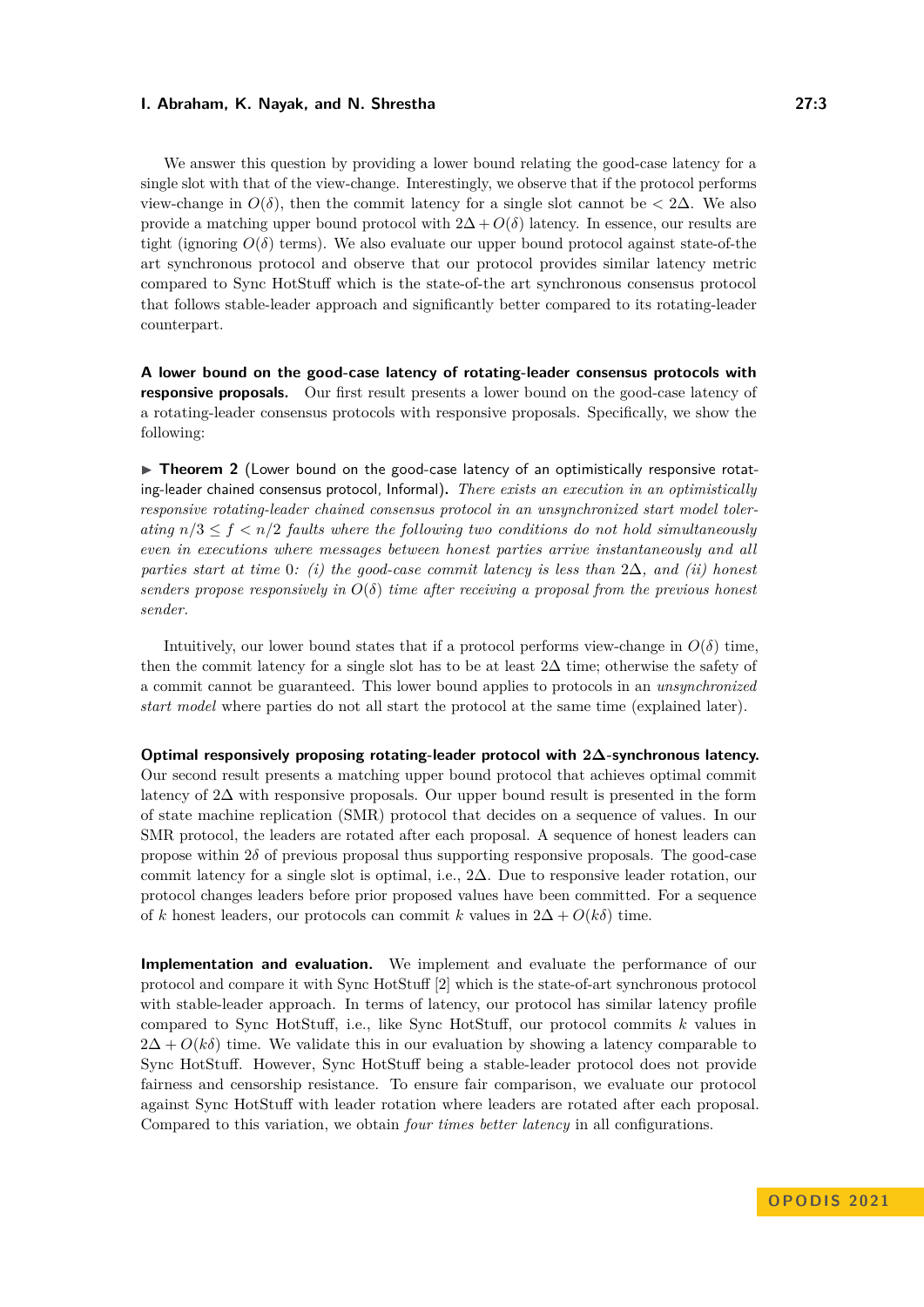# **27:4 Optimal Good-Case Latency Rotating Leader Synchronous BFT**

# **2 Model and Definitions**

We consider a system consisting of *n* replicas in a reliable, authenticated all-to-all network, where up to  $f < n/2$  replicas can be Byzantine faulty. The Byzantine replicas may behave arbitrarily. A replica that is not corrupted is considered to be honest and executes the protocol as specified.

Communication between honest replicas are synchronous. Thus, if a replica *r* sends a message *x* to another replica *r'* at time *t*, *r'* receives the message by time  $t + \delta$  if *r* is honest. The delay parameter  $\delta$  is upper bounded by  $\Delta$ . The upper bound  $\Delta$  is known, but  $\delta$  is unknown to the system.  $\delta$  can be regarded as an actual delay in the real-world network. We assume all honest replicas have clocks moving at the same speed.

We make use of digital signatures and a public-key infrastructure (PKI) to validate messages and detect equivocation. Message  $x$  sent by a node  $p$  is digitally signed by  $p$ 's private key and is denoted by  $\langle x \rangle_p$ . In addition, we use  $H(x)$  to denote the invocation of the random oracle *H* on input *x*.

▶ **Definition 3** (Byzantine Fault-tolerant State Machine Replication [\[23\]](#page-16-5)). *A Byzantine faulttolerant state machine replication protocol commits client requests as a linearizable log to provide a consistent view of the log akin to a single non-faulty server, providing the following two guarantees. (i) Safety. Honest replicas do not commit different values at the same log position. (ii) Liveness. Each client request is eventually committed by all honest replicas.*

▶ **Definition 4** (Good-case Latency [\[3\]](#page-15-6)). *A Byzantine broadcast (or Byzantine reliable broadcast) protocol has good-case latency of T, if all honest parties commit within time T since the broadcaster starts the protocol (over all executions and adversarial strategies), given the designated broadcaster is honest.*

**Chained BFT SMR.** As mentioned before, our work focuses on BFT protocols that utilize the block chaining paradigm where a leader proposes a value in the form of a block by explicitly extending a block  $B_k$  proposed by an earlier leader by including hash of previous block *B<sup>k</sup>* called its *parent*. A block determines a unique hash chain for all previous blocks in the log. The first block in the chain is called the *genesis* block, and the distance from the genesis block to a block *B* in the chain is called the *height* of block *B*. A block  $B_k$  at height *k* has the format,  $B_k := (b_k, H(B_{k-1}))$  where  $b_k$  denotes the proposed payload at height *k*,  $B_{k-1}$  is the block at height  $k-1$  and  $H(B_{k-1})$  is the hash digest of  $B_{k-1}$ . A block  $B_k$  is said to extend a block  $B_h$  if  $B_k = B_h$  or  $B_k$  is a descendant of  $B_h$ . All the blocks in the chain from genesis block up to block  $B_{k-1}$  are the *ancestors* of block  $B_k$ . In this paradigm, when a block  $B_k$  is committed, all its ancestors are also committed.

With leaders proposing responsively in  $O(\delta)$  time after receiving proposal from a prior leader, an honest leader may propose a new block by extending on a block proposed by a prior Byzantine leader without detecting conflicting block proposals made by the Byzantine leader. When such inconsistencies are detected, a natural solution is to execute some fallback mechanism to collect blocks possibly committed by some honest replicas as the new leader could have proposed blocks extending conflicting proposals. However, such fallback mechanisms worsen the good-case latency of a protocol as it involves notifying of misbehavior by earlier Byzantine leaders and collecting possibly committed blocks to decide on a safe value to extend. In this work, we focus on responsively proposing rotating leader chained BFT SMR protocols that do not involve any fallback mechanism and always decide on blocks proposed by honest leaders irrespective of inconsistencies introduced by an earlier Byzantine leader. This allows our protocol to always commit with a small constant latency in the good-case when the leader is honest.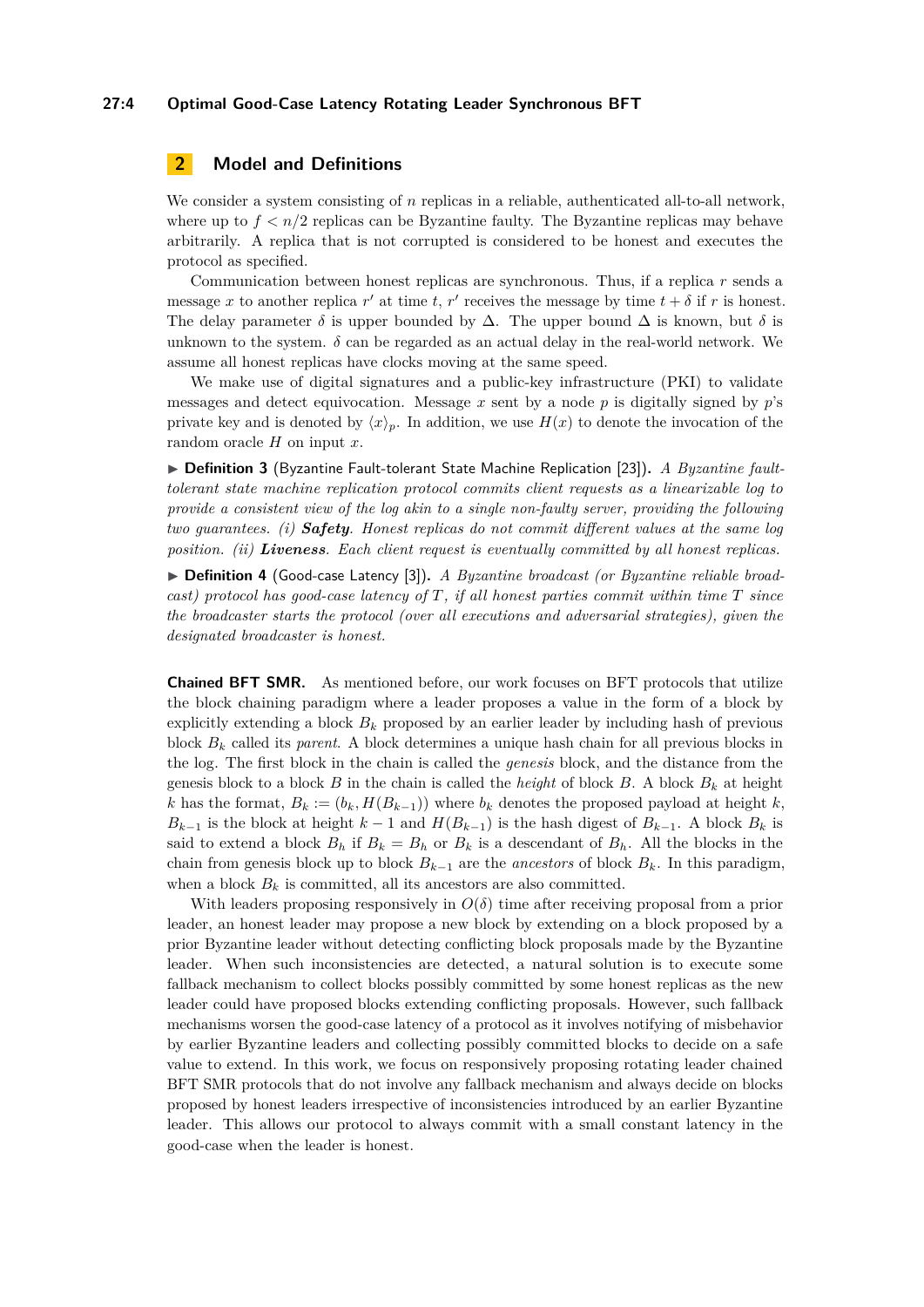**Rotating sender chained reliable broadcast.** We formalize the rotating-leader chained BFT SMR protocols in the form of rotating sender chained reliable broadcast as follows. Our lower bound is presented in the form of rotating sender chained reliable broadcast.

<span id="page-4-0"></span>▶ **Definition 5** (Rotating Sender Chained Reliable Broadcast). *In a* rotating sender chained reliable broadcast, there is a sequence of designated senders  $p_1, \ldots, p_k$  for  $k \geq 1$  sending *messages such that when a sender*  $p_i$  *broadcasts*  $B_x$  *at some height*  $x$  *in the log, then the following conditions hold:*

- **1.** *(Correctness) If some honest party q delivers message B<sup>x</sup> at height x in the log, then eventually every honest party delivers B<sup>x</sup> at height x in the log.*
- **2.** *(Validity) If sender*  $p_i$  *is honest, then every honest party eventually delivers the input*  $B_x$ *that*  $p_i$  *broadcasts at height x.*
- **3.** *(Sequentiality) If an honest sender*  $p_j$  *with*  $j < i$  *sends message*  $B_{x'}$ *, then the input*  $B_x$ *sent by an honest sender*  $p_i$  *must extend*  $B_{x'}$ *.*
- **4.** *(Extension) When an honest party q delivers a message B<sup>x</sup> at height x in the log, it delivers all the ancestors of message*  $B_x$ *.*

Next, we formally define *optimistically responsive rotating leader chained reliable broadcast* as follows.

▶ **Definition 6** (Optimistically Responsive Rotating Sender Chained Reliable Broadcast)**.** *We say that a rotating sender chained reliable broadcast is optimistically responsive if for any two consecutive honest senders*  $p_i$  *and*  $p_{i+1}$ *,*  $p_{i+1}$  *starts the broadcast in the sequence within*  $O(\delta)$  *time after receiving*  $p_i$ *'s input.* 

# **3 A Lower Bound on the Good-Case Latency of Optimistically Responsive Rotating Sender Chained Reliable Broadcast**

In this section, we provide a lower bound on the good-case latency of rotating leader protocols where the next leaders propose responsively without waiting  $\Omega(\Delta)$  time after receiving proposals from previous leaders. In particular, the lower bound captures the relationship between latency of the view-change and the good-case latency of a commit. Essentially, it says that if a consensus protocol tolerating  $n/3 \le f < n/2$  Byzantine faults allows a new leader to propose responsively in  $\alpha$  time, the commit latency for a single slot cannot be less than  $2\Delta - \alpha$ . Thus, the sum of latencies has to be at least  $2\Delta$ .

**Unsynchronized starts.** Our lower bound assumes an unsynchronized start model [\[3,](#page-15-6) [25\]](#page-16-3) where honest parties may start the protocol execution at different times decided by an adversary such that the following conditions hold: (i) each honest party starts the protocol at time  $\leq \Delta$  and (ii) an honest party starts the protocol before receiving a message from any other party. Such a model captures state machine replication protocols where replicas move to the next view/slot at different times. Byzantine parties, on the other hand, are assumed to start the protocol execution at time 0. The parties start the protocol with a fixed state independent of when the protocol execution started; in particular, they do not have access to the execution start time.

**Intuition.** Any Byzantine fault tolerant consensus protocol tolerating *f* Byzantine faults cannot wait to receive messages from more than  $n - f$  parties. For a synchronous consensus protocol tolerating  $f < n/2$ , an honest party can wait for messages from at most  $f+1$  parties, assuming  $n = 2f + 1$  for simplicity sake. Consider a set P of f honest parties and a set Q of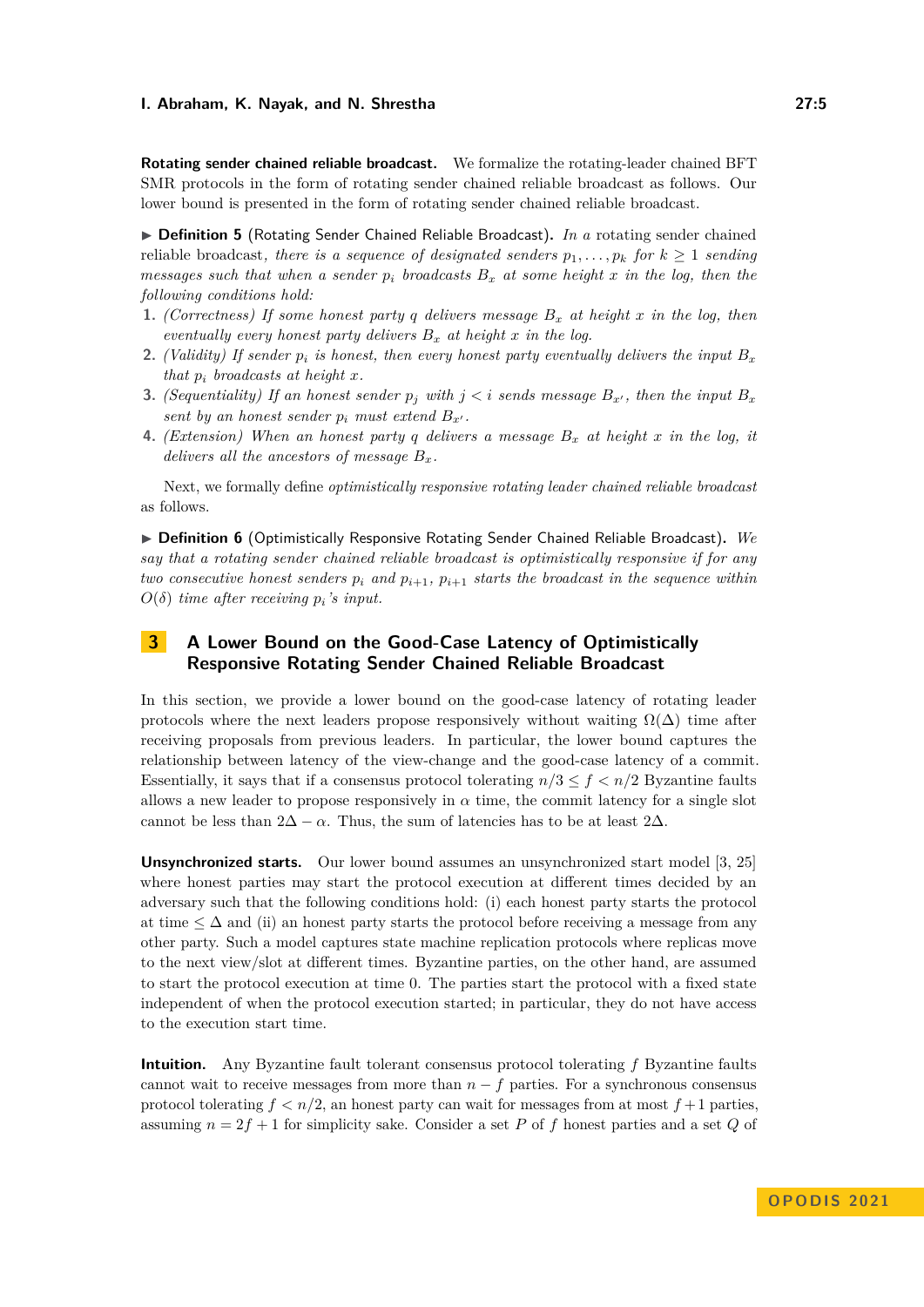## **27:6 Optimal Good-Case Latency Rotating Leader Synchronous BFT**

f honest parties. Suppose the current sender  $s_1$  is Byzantine and sends some value  $B_e$  which arrives at parties in  $P$  at some time 0. The Byzantine sender  $s_1$  also sends conflicting values  $B'_{e}$  to honest parties in *Q* which arrives only at time  $\Delta - \alpha$ . Observe that messages from a single Byzantine party  $s_1$  is sufficient for parties in  $P$  to form a quorum of  $f + 1$  messages. In addition, messages between parties in  $P$  and  $Q$  can be delayed by up to  $\Delta$  time. Thus, parties in *P* may not learn about conflicting value  $B'_{e}$  before  $2\Delta - \alpha$  time and will commit to value  $B_e$  before  $2\Delta - \alpha$  time where  $2\Delta - \alpha$  is the protocol commit latency.

The next sender  $s_2 \in Q$  receives value  $B'_e$  at time  $\Delta - \alpha$  and proposes value  $B_{e+1}$  by time  $\Delta$  with  $\alpha$  being the view-change latency. Note that sender  $s_2$  may not learn about value  $B_e$ until time  $\Delta$ . For sender  $s_2$ , the first sender  $s_1$  appears to be honest until time  $\Delta$ . Thus, by sequentiality property (refer Definition [5\)](#page-4-0), honest sender  $s_2$  extends  $B'_e$  and proposes value  $B_{e+1}$  by time  $\Delta$ . Observe that due to  $\Delta$  delay between messages exchanged between parties in *P* and *Q*, parties in *P* does not receive either  $B'_{e}$  or  $B_{e+1}$  before time 2∆ –  $\alpha$  and hence cannot prevent parties in  $P$  to commit. Similarly, parties in  $Q$  does not receive value  $B_e$ before  $\Delta$  and does not prevent the next sender  $s_2$  from extending  $B'_e$  and proposing  $B_{e+1}$ . Since, our protocol always commits the value proposed by an honest sender, parties in *Q* eventually commit  $B_{e+1}$  and by extension property commit  $B_e$ . An important observation here is that if the commit latency were at least  $2\Delta - \alpha$ , parties in *P* would learn about value  $B'_{e}$  by time 2∆ − *α* and would not commit. This implies the sum of responsive view-change latency and good-case latency has to be at least  $2\Delta$ .

▶ **Theorem 7** (Lower bound on the good-case latency of optimistically responsive rotating sender sequenced reliable broadcast). *For any*  $\alpha < \Delta$ , *there exists an execution in an optimistically responsive rotating sender chained reliable broadcast protocol in an unsynchronized start model tolerating*  $n/3 \le f \le n/2$  *faults where the following two conditions do not hold simultaneously even in executions where messages between honest parties arrive instantaneously and all parties start at time* 0*: (i) the good-case commit latency is less than*  $2\Delta - \alpha$ *, and (ii) honest senders broadcast responsively in at most α time after receiving an input from the previous honest sender.*

**Proof.** Suppose for the sake of contradiction, there exists such a protocol. We will show a sequence of worlds, and through an indistinguishability argument show a violation in the last execution. Consider the parties being partitioned into the following 3 sets: (i) *P*: a set of *f* parties, (ii)  $Q$ : a set of *f* parties which includes the second sender  $s_2$ , and (iii)  $R$ : a set of max $(1, n-2f)$  parties which includes the first sender  $s_1$ .

**World 1 (W1**). *Setup.* Parties in  $P \cup R$  are honest while parties in *Q* are crashed. An honest sender  $s_1 \in R$  sends value  $B_e$  at some height *e* to all parties. Parties in *P* and *R* start at time 0.

*Message schedule.* Messages exchanged between parties in *P* and *R* arrive instantaneously. *Execution and views of honest parties.* This execution satisfies (i), so parties in *P* commit *B*<sup>*e*</sup> before  $2\Delta - \alpha$  time.

**World 2 (W2).** *Setup.* Parties in  $Q \cup R$  are honest while parties in *P* have crashed. An honest sender  $s_1 \in R$  sends value  $B'_e$  at height  $e$  to all parties. Parties in  $Q$  and  $R$  start at time 0.

*Message schedule.* Messages exchanged between parties in *Q* and *R* arrive instantaneously. *Execution and views of honest parties.* The next sender  $s_2 \in Q$  receives  $B'_e$  at time 0. By sequentiality, the next sender  $s_2$  extends  $B'_e$  and sends value  $B_{e+1}$  by time  $\alpha$ . Since, sender  $s_2$ is honest, by validity, parties in  $Q \cup R$  eventually commit  $B_{e+1}$  at height  $e + 1$ . By extension, parties in  $Q \cup R$  commit  $B'_e$  at height  $e$ .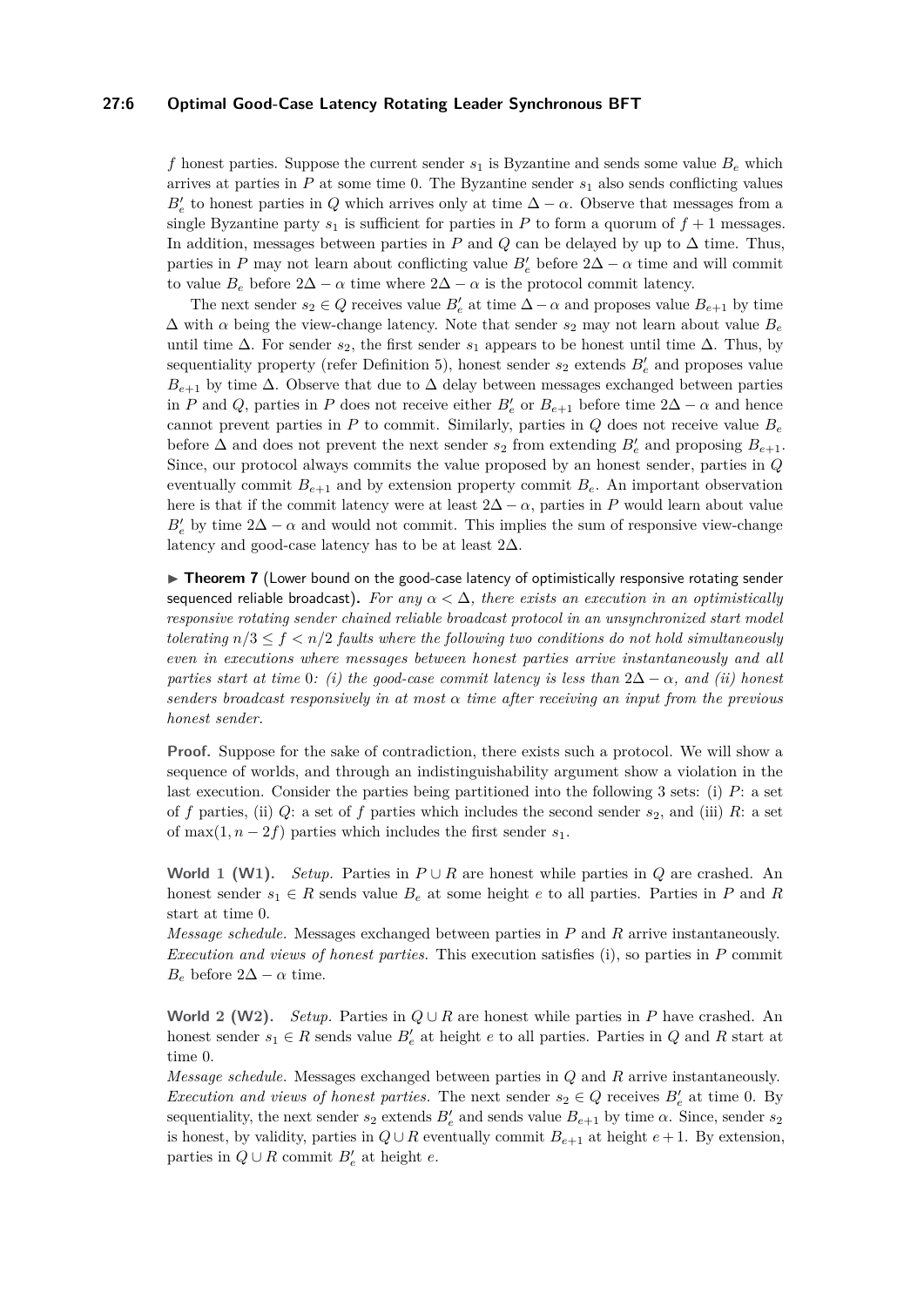

**Figure 1** Latency of Optimistically responsive rotating sender chained reliable broadcast. Dotted circles represent Byzantine parties. Crossed circles represent crashed parties. Value of  $k = n - 2f$ .

**World** 2-shifted (W2s). *Setup.* Parties in  $Q \cup R$  are honest while parties in *P* have crashed. An honest sender  $s_1 \in R$  sends value  $B'_e$  to all parties. All parties start at time  $\Delta - \alpha$ . *Message schedule.* Messages exchanged between parties in *Q* and *R* arrive instantaneously.

<span id="page-6-0"></span>▷ Claim 8. Parties in *Q* ∪ *R* cannot distinguish between World 2 and World 2-shifted.

Proof. Observe that in an unsynchonized start model, parties start with a fixed state independent of when the protocol execution started and parties do not have access to the starting time. Moreover, all parties in  $Q \cup R$  start at time  $\Delta - \alpha$  in World 2-shifted. Thus, for parties in  $Q \cup R$ , this execution is indistinguishable to World 2.

*Execution and views of honest parties.* By Claim [8,](#page-6-0) parties in *Q* ∪ *R* cannot distinguish between World 2 and World 2-shifted. Thus, the next sender  $s_2$  sends value  $B_{e+1}$  by time  $\Delta - \alpha + \alpha = \Delta$  by extending on  $B'_{e}$ . Since, this execution is identical to World 2, parties in *Q* ∪ *R* eventually commit *B*<sub>*e*+1</sub> at height *e* + 1.

**World Hybrid (WH).** *Setup.* Parties in *R* are Byzantine. All other parties are honest. The Byzantine sender  $s_1 \in R$  sends value  $B_e$  to parties in  $P$  and value  $B'_e$  to parties in  $Q$ . Parties in *P* start at time 0 while parties in *Q* start at time  $\Delta - \alpha$ .

*Message schedule.* Parties in *P* receive sender's value at time 0 while parties in *Q* receive sender's value at time  $\Delta - \alpha$ .

Parties in *R* perform a split-brain attack where they behave like World 1 towards parties in *P*, and behave like World 2-shifted towards parties in *Q*. We denote each brain of *R* as *R*1 and *R*2 such that *R*1 only communicate with *P* and *R*2 only communicate with *Q*.

Messages between parties in *P* and *R*1 arrive instantaneously (like in World 1). Parties in *R*2 sends messages to parties in *Q* only after time  $\Delta - \alpha$  and messages between *Q* and *R*2 arrive instantaneously (like in World 2-shifted). Messages exchanged between parties in *P* and *Q* is delayed by  $\Delta$ .

<span id="page-6-1"></span>▷ Claim 9. The parties in *P* cannot distinguish between World 1 and World Hybrid until  $2\Delta - \alpha$  time.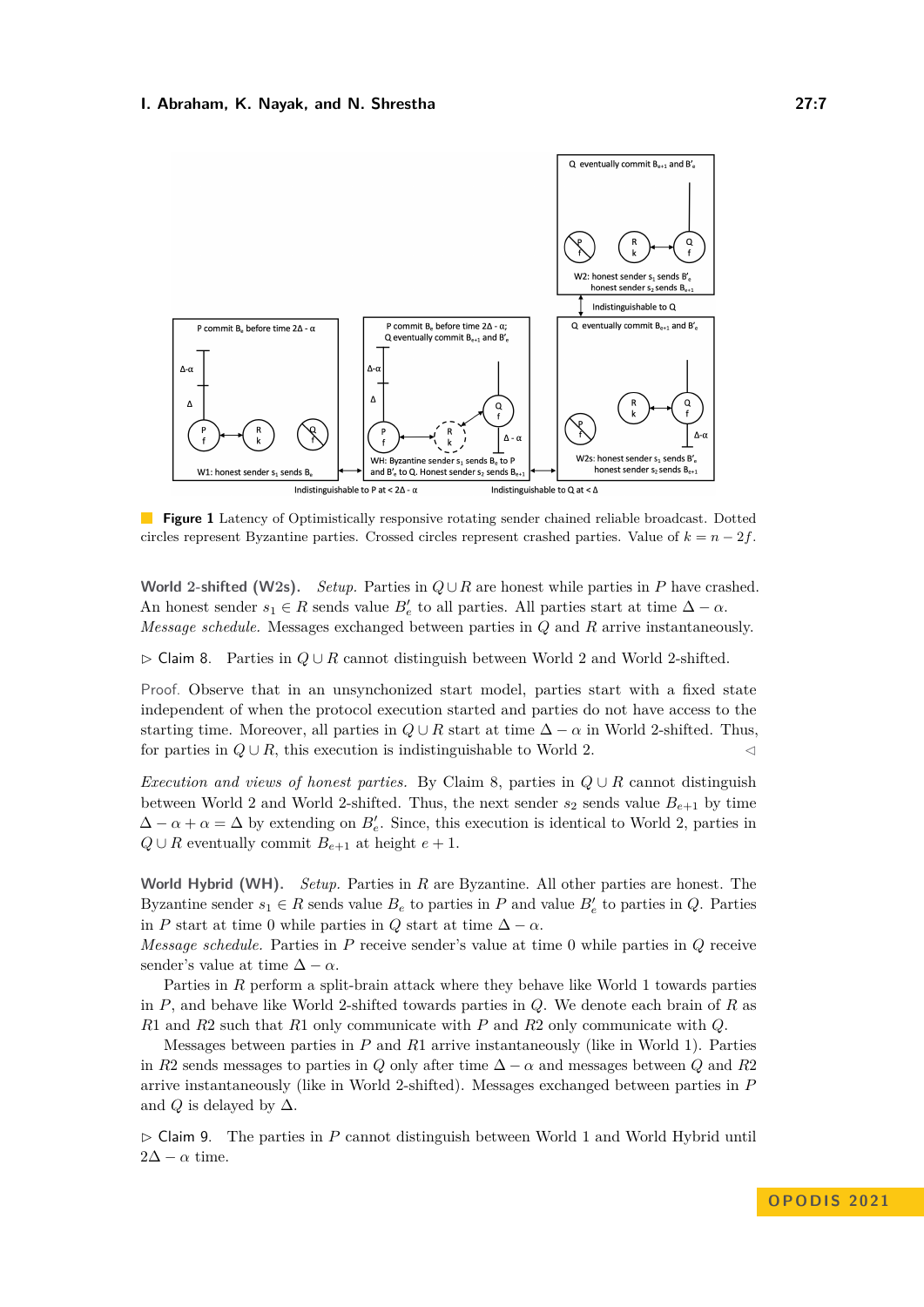# **27:8 Optimal Good-Case Latency Rotating Leader Synchronous BFT**

Proof. In World 1, parties in *P* start at time 0 and messages exchanged with parties in *R* arrive instantaneously. Since, parties in *Q* are crashed, parties in *P* do not receive any messages from parties in *Q*. Similarly, in World Hybrid, parties in *P* start at time 0 and messages exchanged with parties in *R*1 arrive instantaneously where parties in *R*1 behave identical to World 1 for parties in *P*. Moreover, since parties in *Q* start at time  $\Delta - \alpha$  and messages between parties in *P* and *Q* are delayed by  $\Delta$ , parties in *P* do not receive any messages from parties in *Q* until  $2\Delta - \alpha$  time. Thus, parties in *P* cannot distinguish between World 1 and World Hybrid until  $2\Delta - \alpha$  time.  $\triangleleft$ 

<span id="page-7-0"></span>▷ Claim 10. The parties in *Q* cannot distinguish between World 2-shifted and World Hybrid until time  $\Delta$ .

Proof. In World 2-shifted, parties in *Q* start at time  $\Delta - \alpha$  and messages exchanged with parties in *R* arrive instantaneously. Since, parties in *P* are crashed in World 2-shifted, parties in *Q* receive no messages from parties in *P*. Similarly, in World Hybrid, parties in *Q* start at time  $\Delta - \alpha$ . Parties in *R*2 send messages only at time  $\Delta - \alpha$  and messages between *R*2 and *Q* arrive instantaneously. Observe that parties in *P* start at time 0 and messages between *P* and *R* are delayed by ∆. Thus, parties in *Q* receive no messages from parties in *P* until time ∆. Thus, parties in *Q* cannot distinguish between World 2-shifted and World Hybrid until time  $\Delta$ .

*Execution and views of honest parties.* By Claim [9,](#page-6-1) parties in *P* cannot distinguish between World 1 and World Hybrid until  $2\Delta - \alpha$  time. Thus, parties in P commit  $B_e$  by time  $2\Delta - \alpha$ at height *e*.

By Claim [10,](#page-7-0) parties in *Q* cannot distinguish between World 2-shifted and World Hybrid until  $\Delta$  time. Thus, the next sender  $s_2 \in Q$  sends input  $B_{e+1}$  that extends  $B'_e$  by time  $\Delta$ . By validity, parties in  $Q$  eventually commit  $B'_{e+1}$  at height  $e+1$ . By extension, parties in  $Q$ also commit *B*′ *<sup>e</sup>* at height *e*. This violates correctness property between parties in *P* and *Q* at height *e*. A contradiction.

# **4 Optimal Rotating-Leader BFT SMR with 2∆-synchronous Latency**

In this section, we present a rotating-leader chained BFT SMR protocol with optimal 2∆ synchronous latency that allows *responsive* leader rotation while tolerating *f < n/*2 Byzantine faults. Prior synchronous protocols such as Sync HotStuff follow stable-leader paradigm and can make progress at network speed in the steady-state i.e., it can commit *k* proposals in  $2\Delta + O(k\delta)$  where  $2\Delta$  is the commit latency for a single proposal. However, when the protocol changes leaders, they require a synchronous wait of  $\Omega(\Delta)$  time during view-change process. Protocols such as OptSync [\[25\]](#page-16-3) can perform responsive leader rotation. However, they require optimistic conditions where  $> 3n/4$  replicas behave honestly. In the absence of optimistic conditions, they incur a synchronous delay of  $\Omega(\Delta)$  time. In contrast, our protocol support responsive leader rotation in the absence of optimistic conditions while still tolerating  $f < n/2$  Byzantine faults.

In addition, the commit step in our protocol is non-blocking i.e., we do not require replicas to commit before moving into higher epoch. Thus, our protocol can make progress at network speed while supporting responsive leader rotation and can commit *k* proposals in  $2\Delta + O(k\delta)$ time with different leaders when there is a sequence of honest leaders. In this regard, our protocol can be viewed as rotating-leader version of Sync HotStuff.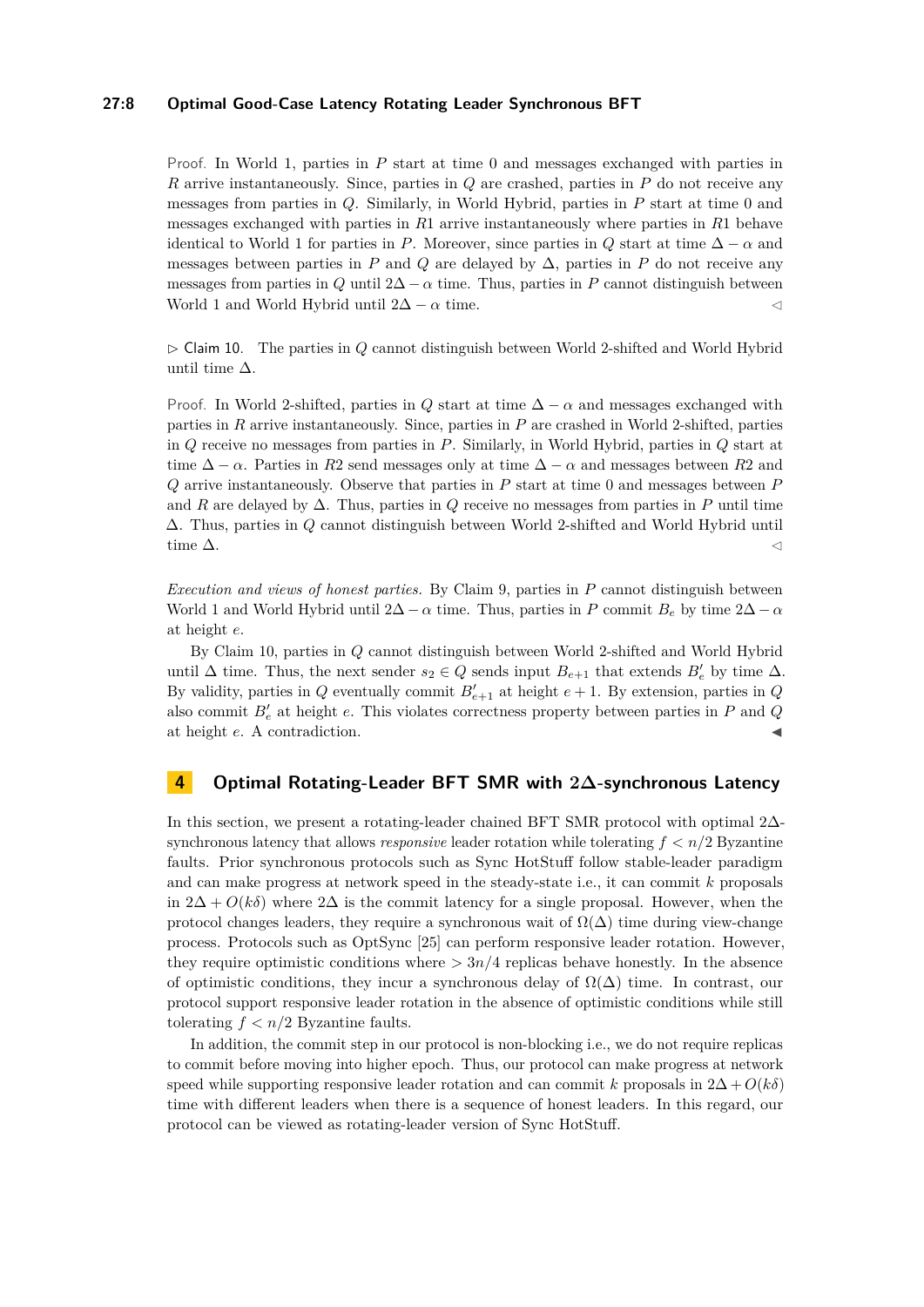**Epochs.** Our protocol progresses through a series of numbered *epochs* with each epoch *e* coordinated by a distinct leader *Le*. Epochs are numbered by non-negative integers starting with 1. The leaders for each epoch are rotated irrespective of the progress made in each epoch. For simplicity, we use round-robin leader election and the leader of epoch *e*, represented as  $L_e$ , is determined by  $e$  mod  $n$ . The leaders can also be selected at random by using public known function such as random beacons [\[12\]](#page-15-14) which allows leader election in  $O(\delta)$  time. When the leader of an epoch is honest, the protocol progresses through epoch responsively, i.e., in  $O(\delta)$  time; otherwise each epoch lasts for 7∆ time.

**Blocks and block format.** We represent a proposal in an epoch in the form of a *block*. Each block references its predecessor with the exception of the genesis block which has no predecessor. A block  $B_k$  is said to be *valid* if (i) its predecessor block is valid, or if  $k = 1$ , predecessor is  $\perp$ , and (ii) the payload in the block meets the application-level validity conditions. Note that a leader *L<sup>e</sup>* proposes a single block in an epoch.

**Certified blocks, and locked blocks.** A block certificate on a block  $B_k$  consists of  $t + 1$ distinct signatures in an epoch *e* and is represented by  $\mathcal{C}_e(B_h)$ . We define a simple ranking rule as leaders propose a single block in each epoch. Block certificates are ranked by epochs, i.e., blocks certified in a higher epoch has a higher rank. During the protocol execution, each replica keeps track of all certified blocks and keeps updating the highest certified block to its knowledge. Replicas will lock on highest ranked certified blocks and do not vote for blocks that do not extend highest ranked block certificates to ensure safety of a commit.

**Block extension and equivocation.** A block  $B_k$  *extends* a block  $B_l$  ( $k \geq l$ ) if  $B_l$  is an ancestor of  $B_k$ . Note that a block  $B_k$  extends itself. Two blocks  $B_k$  and  $B'_{k'}$  proposed in the same epoch *equivocate* one another if they are not equal.

# **4.1 Protocol Details**

<span id="page-8-0"></span>**Protocol 1** Rotating-leader BFT SMR.

For each epoch  $e = 1, 2, \dots$ ; replica *r* performs following operations:

- **1. Epoch Advancement.** When epoch-timer<sub>e</sub> reaches 0, broadcast  $\langle \text{clock}, e+1 \rangle_r$ . Replica *r* advances to epoch  $e + 1$  using following rules:
	- $\blacksquare$  On receiving  $f + 1$  votes for epoch *e* block.
	- $\Box$  On receiving  $f + 1$  epoch *e* clock messages.

Upon entering epoch  $e + 1$ , broadcast an epoch  $e$  certificate and send highest ranked block certificate to  $L_{e+1}$ , set epoch-timer<sub>e+1</sub> to 7 $\Delta$  and start counting down. Abort epoch-timer<sub>e</sub>.

- **2. Propose.** If leader  $L_e$  of epoch  $e$  has  $C_{e-1}(B_l)$  propose immediately; otherwise wait for  $2\Delta$  time. Broadcast  $\langle$  propose,  $B_k$ ,  $e, C_{e'}(B_l)\rangle_L$  where  $B_k$  extends highest certified block  $B_l$  known to  $L_e$ .
- <span id="page-8-1"></span>**3. Vote.** Upon receiving the first proposal  $\langle \text{propose}, B_k, e, \mathcal{C}_{e'}(B_l) \rangle_L$ , if  $B_k$  extends the highest ranked certificate known to replica *r*, broadcast a vote in the form of  $\langle \text{vote}, B_k, e \rangle_r$ .
- **4. (Non-blocking) Commit.** If epoch-timer<sub>e</sub> > 2 $\Delta$  and replica *r* receives  $\mathcal{C}_e(B_k)$ , set commit-timer*<sup>e</sup>* to 2∆ and start counting down. When commit-timer*<sup>e</sup>* reaches 0, if no epoch-*e* equivocation has been detected, commit  $B_k$  and all its ancestors.
- **5. Equivocation.** Forward the equivocating hashes signed by  $L_e$  and abort commit-timer<sub>e</sub>. While still in epoch *e*, broadcast  $\langle \text{clock}, e+1 \rangle_r$ .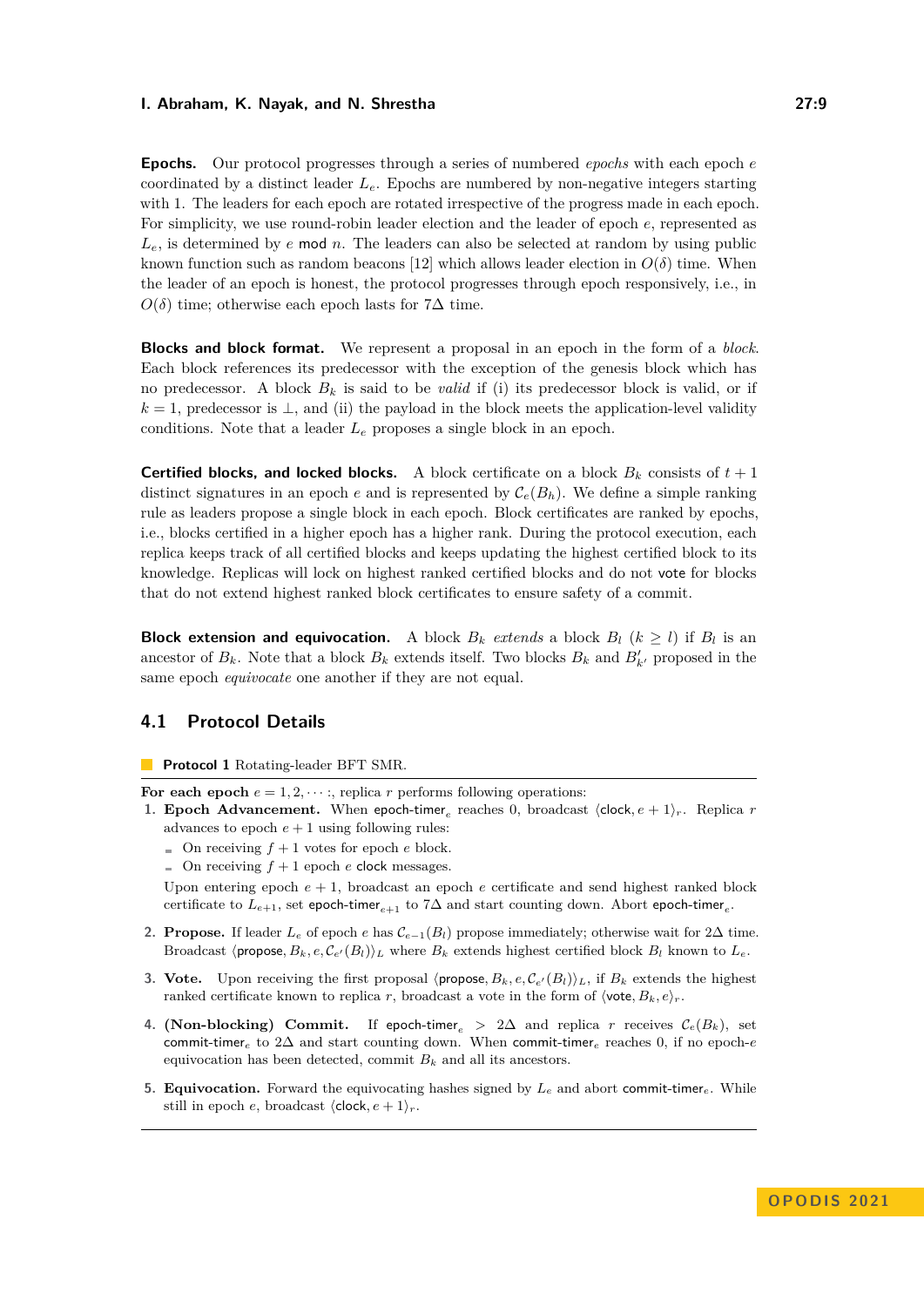#### **27:10 Optimal Good-Case Latency Rotating Leader Synchronous BFT**

Our protocol (refer Protocol [1\)](#page-8-0) is simple and includes following five steps for an epoch *e*.

**Epoch advancement.** Each replica *r* keeps track of epoch duration epoch-timer*<sup>e</sup>* for epoch *e*. When its epoch-timer<sub>*e*−1</sub> expires, replica *r* broadcasts an epoch *e* clock message, i.e.,  $\langle \text{clock}, e \rangle_r$  to all replicas. Replica *r* enters epoch *e* when it receives either  $f + 1$  distinct ⟨clock*, e*⟩ messages (i.e., an epoch *e* clock certificate) or when it receives an epoch *e* block certificate  $\mathcal{C}_e(B_l)$  for some block  $B_l$ . Upon entering epoch  $e$ , replica  $r$  broadcasts an epoch *e* certificate (either clock certificate or block certificate) to perform epoch synchronization among all honest replicas. Replica r also sends its highest ranked certificate  $\mathcal{C}_e(B_l)$  to the leader *L<sup>e</sup>* if it sent a clock certificate while entering epoch *e*. In addition, it aborts all timers below epoch *e* and sets epoch-timer*<sup>e</sup>* to 7∆ and starts counting down.

**Propose.** Upon entering epoch *e*, if Leader *L<sup>e</sup>* has an epoch *e*−1 block certificate, it proposes immediately; otherwise, it waits for  $2\Delta$  time to ensure it can receive the highest ranked certificate from all honest replicas. The leader  $L_e$  proposes a block  $B_k := (b_k, H(B_{k-1}))$  by broadcasting  $\langle$  propose,  $B_k$ ,  $v$ ,  $\mathcal{C}_{e'}(B_l)$ ) $_L$ <sub>*e*</sub> where  $\mathcal{C}_{e'}(B_l)$  is the highest ranked certificate known to  $L_e$ .

**Vote.** When a replica r receives the first proposal for  $B_k$  either from  $L_e$  or through some other replica, if *r* hasn't received a proposal for an equivocating block, i.e., it has not detected a leader equivocation in epoch  $e$ , it forwards the proposal to all replicas. If block  $B_k$  extends the highest ranked certificate known to replica  $r$ , it broadcasts a vote for  $B_k$  in the form of  $\langle \text{vote}, B_k, e \rangle_r$ ; otherwise, replica *r* does not vote for the proposed block. Voting for blocks that extends the highest ranked certificate ensures safety of committed blocks.

**Commit.** When replica *r* receives  $f + 1$  distinct vote messages for an epoch *e* block  $B_k$ (denoted by  $\mathcal{C}_e(B_k)$ ) and when epoch-timer<sub>e</sub> is large enough (2 $\Delta$ ), it sets its commit-timer<sub>e</sub> to 2∆ and starts counting down. Note that replica *r* moves to epoch *e* + 1 as soon as it receives  $\mathcal{C}_e(B_k)$  while its commit-timer<sub>e</sub> for block  $B_k$  is still running. When commit-timer<sub>e</sub> reaches 0, if no equivocation for epoch- $e$  has been detected, replica  $r$  commits  $B_k$  and all its ancestors. Waiting for 2∆ wait before commit ensures no honest replica has voted for an equivocating block in epoch *e*. In addition, honest replicas start their commit-timer*<sup>e</sup>* only when their epoch-timer*<sup>e</sup>* ≥ 2∆. This ensures no honest replica entered an higher epoch without receiving  $\mathcal{C}_e(B_k)$ .

**Equivocation.** At any time in epoch *e*, if a replica *r* detects an equivocation, it broadcasts equivocating hashes signed by leader *L<sup>e</sup>* along with an epoch *e* clock message. Replica *r* also stops performing epoch *e* operations.

**How does our protocol support responsive leader rotation?** In general, consensus protocols require that all honest replicas receive and lock on a unique certificate for a block to be committed in an epoch before moving to higher epoch and not vote for blocks that do not extend this unique certificate to ensure safety of a commit. Prior synchronous protocols such as Sync HotStuff [\[2\]](#page-15-0) achieve this property by adding a synchronous wait of at least 1∆ while moving to higher epoch. In Sync HotStuff [\[2\]](#page-15-0), a replica starts its commit-timer of  $2\Delta$  as soon as it votes for the proposed block and commits when it does not detect any equivocation in the epoch before its commit-timer expires. While the replica that committed may not have detected an equivocation before its commit, other honest replicas might have detected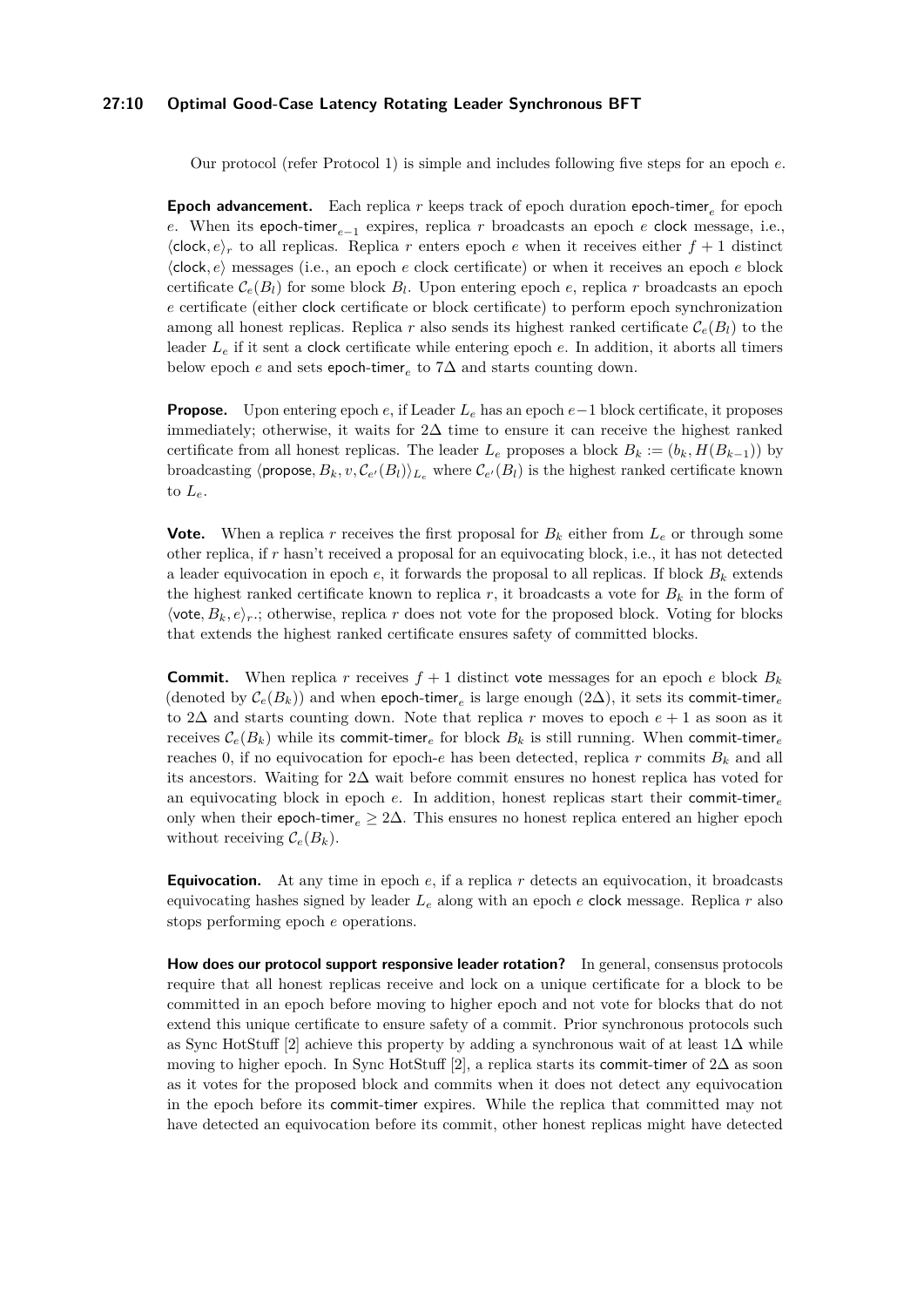an equivocation. Waiting for  $\Delta$  time before moving to higher epoch ensures all honest replicas receive at least  $f + 1$  votes for the committed block. However, a synchronous wait of full ∆ during epoch-change makes protocols non-responsive. To achieve responsive epochchange, our protocol instead waits for a certificate for the proposed block before starting the commit-timer and forwards the received certificate. Thus, replicas can responsively receive the certificate. In addition, a single block is proposed in an epoch. Thus, if the next leader receives the certificate for the current proposed block, it can propose immediately as it is already the highest ranked block certificate and all honest replicas will vote for the block extending this certificate. Initiating the commit-timer only upon receiving a certificate for the proposed block has also been explored in prior protocols such as Flexible BFT [\[19\]](#page-15-15) which works in hybrid model (with both synchronous and partial synchronous assumptions) and follows stable-leader approach. In contrast, our protocol follows rotating-leader approach under synchrony assumption.

**How does 2∆ wait ensure safety?** Consider an honest replica *r* that commits a block  $B_k$  in epoch *e* at time *t*. Replica *r* must have received  $\mathcal{C}_e(B_k)$  at time  $t - 2\Delta$  and did not detect any block *e* equivocation by time *t*. This implies no honest replica either received or voted for an equivocating block in epoch *e* by time  $t - \Delta$ ; otherwise, replica *r* would have detected an epoch *e* equivocation by time *t*. In addition, since all honest replicas receive proposal for  $B_k$  by time  $t - \Delta$ , no honest replica will vote for an equivocating block in epoch *e*. This ensure the certificate for block  $B_k$  is unique. In addition, since replica *r* committed in epoch *e*, its epoch-timer<sub>e</sub> must have been epoch-timer<sub>e</sub>  $> 2\Delta$  at time  $t - 2\Delta$ . Since, honest replicas are synchronized withing ∆ time, honest replicas that are still in epoch *e* must have epoch-timer<sub>e</sub> >  $\Delta$  by time  $t - 2\Delta$ . Replica *r* broadcasts  $\mathcal{C}_e(B_k)$  at time  $t - 2\Delta$  when it starts its commit-timer at  $t - 2\Delta$ . Thus, these replicas will receive  $\mathcal{C}_e(B_k)$  before entering epoch  $e + 1$ . This ensures all honest replicas receive  $\mathcal{C}_e(B_k)$  before entering epoch  $e + 1$  and hence, no honest replica will vote for blocks that do not extend  $\mathcal{C}_e(B_k)$ . This ensures safety of committed block *Bk*.

Note that it is not required for all honest replicas to commit block  $B_k$  in the same epoch *e*. A Byzantine leader may send equivocating blocks to other honest replicas after time *t* − ∆ and replica *r* may not receive such equivocation before its commit-timer expires. However, if an honest replica  $r$  commits a block  $B_k$ , our protocol ensures that all honest replicas receive a unique certificate for  $B_k$  before entering epoch  $e + 1$  and no honest replica vote for blocks that do not extend  $B_k$  in higher epoch. Eventually, due to leader rotation, there will an honest leader and this honest leader will propose block *B<sup>h</sup>* extending *Bk*. All honest replicas will commit block  $B_h$  proposed by an honest leader and all honest replicas will commit  $B_k$ via ancestor rule (since  $B_h$  extends  $B_k$ ).

▶ Remark. Our protocol can be extended with an additional commit rule that commits a block  $B_\ell$  proposed in epoch  $e - f$  at the end of epoch  $e$  if the highest ranked chain in epoch *e* extends  $B_{\ell}$ , assuming there is a set of unique  $f + 1$  leaders in the last  $f + 1$  epochs. Such a commit rule can be used to commit faster when there is a set of  $f + 1$  consecutive honest leaders and progressing through  $f + 1$  epochs is faster than waiting for  $2\Delta$  time and obtain better commit latency.

The rationale behind the commit rule is the following. Out of last  $f + 1$  honest leaders, there will at least one honest leader between epochs  $e - f$  and  $e$ . Consider an epoch  $e'$  (with  $e - f < e' < e$  and its honest leader  $L_{e'}$ . The leader  $L_{e'}$  will extend on the highest ranked chain certificate and propose some block  $B_k$  in a timely manner. Assume  $B_k$  extends  $B_\ell$ . Thus, all other honest replicas will vote for the proposed block *B<sup>k</sup>* and all honest replicas will receive and lock on  $\mathcal{C}_{e'}(B_k)$  before entering epoch  $e' + 1$ . Hereafter, no honest replica will vote for a block that does not extend  $B_k$ , and all certified blocks after epoch  $e'$  must extend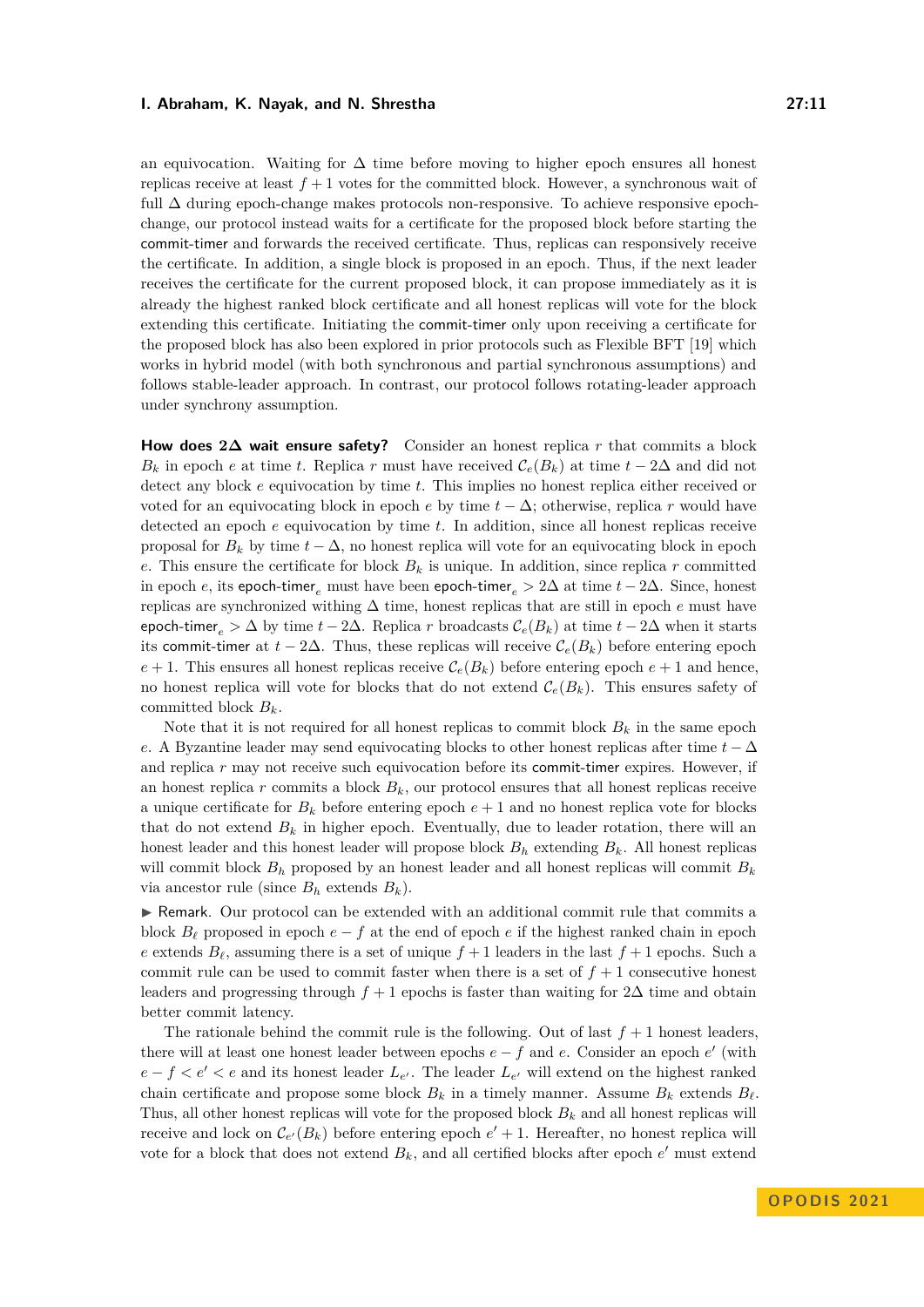#### **27:12 Optimal Good-Case Latency Rotating Leader Synchronous BFT**

 $B_k$ , i.e., a conflicting chain of rank higher than  $\mathcal{C}_{e'}(B_k)$  cannot form. Thus, the highest ranked chain in epoch  $e$  must extend  $B_k$  and since  $B_k$  extends  $B_\ell$ ,  $B_\ell$  is safe to commit. A recent work, Apollo [\[4\]](#page-15-16) uses such a commit rule to obtain better latency when there are a sequence of consecutive honest leaders. In their work, the protocol proposes without waiting for a certificate and can obtain  $O(f\delta)$  latency with a sequence of honest leaders. In contrast, our protocol requires waiting for a certificate to obtain a good-case latency of  $2\Delta$ .

Due to space constraints, we present security analysis in Appendix [A.](#page-16-6)

# **5 Evaluation**

In this section, we compare the performance of our protocol with state-of-art synchronous protocol Sync HotStuff in both stable leader mode and rotating-leader mode.

# **5.1 Implementation Details and Methodology**

Our implementation is an adaption of the open-source implementation of Sync HotStuff [\[11\]](#page-15-17). We modify the core consensus logic to our protocol and extend it to support leader rotation. We also extend Sync HotStuff protocol to support leader rotation after each block proposal. In this modified version, the leader is rotated every  $5\Delta$  time (2 $\Delta$  wait for the next leader before proposing in the new epoch,  $2\Delta$  time to commit a block and  $1\Delta$  wait during epoch-change.)

Each block consists of a batch of client commands. Each command contains a unique command identifier and an associated payload. The number of commands in a block determines its batch size. The throughput and latency results were measured from the perspective of external clients that run on separate machines from that of the replicas. The clients broadcast a configurable number of commands to every replica at certain configurable time interval. In all of our experiments, we ensure that the performance of replicas are not limited by lack of client commands.

<span id="page-11-0"></span>

**Figure 2** Throughput vs. latency at varying batch sizes and payload at ∆ = 50ms and *f* = 1.

**Experimental Setup.** All our replicas and clients were installed on Amazon EC2 c5.2xlarge instances. Each instance has 8 vCPUs supported by Intel Xeon Platinum 8000 processors with maximum network bandwidth of upto 10Gbps. The network latency between two machines is measured to be less than 1ms. We used secp256k1 for digital signatures in votes and a quorum certificate consists of an array of  $f + 1$  signatures.

**Baselines.** We make comparisons with the state-of-the-art synchronous protocol (Sync Hot-Stuff) in two modes: (i) Sync HotStuff with a stable leader which is the default protocol, and (ii) Sync HotStuff with rotating-leaders with each leader making one block proposal per epoch.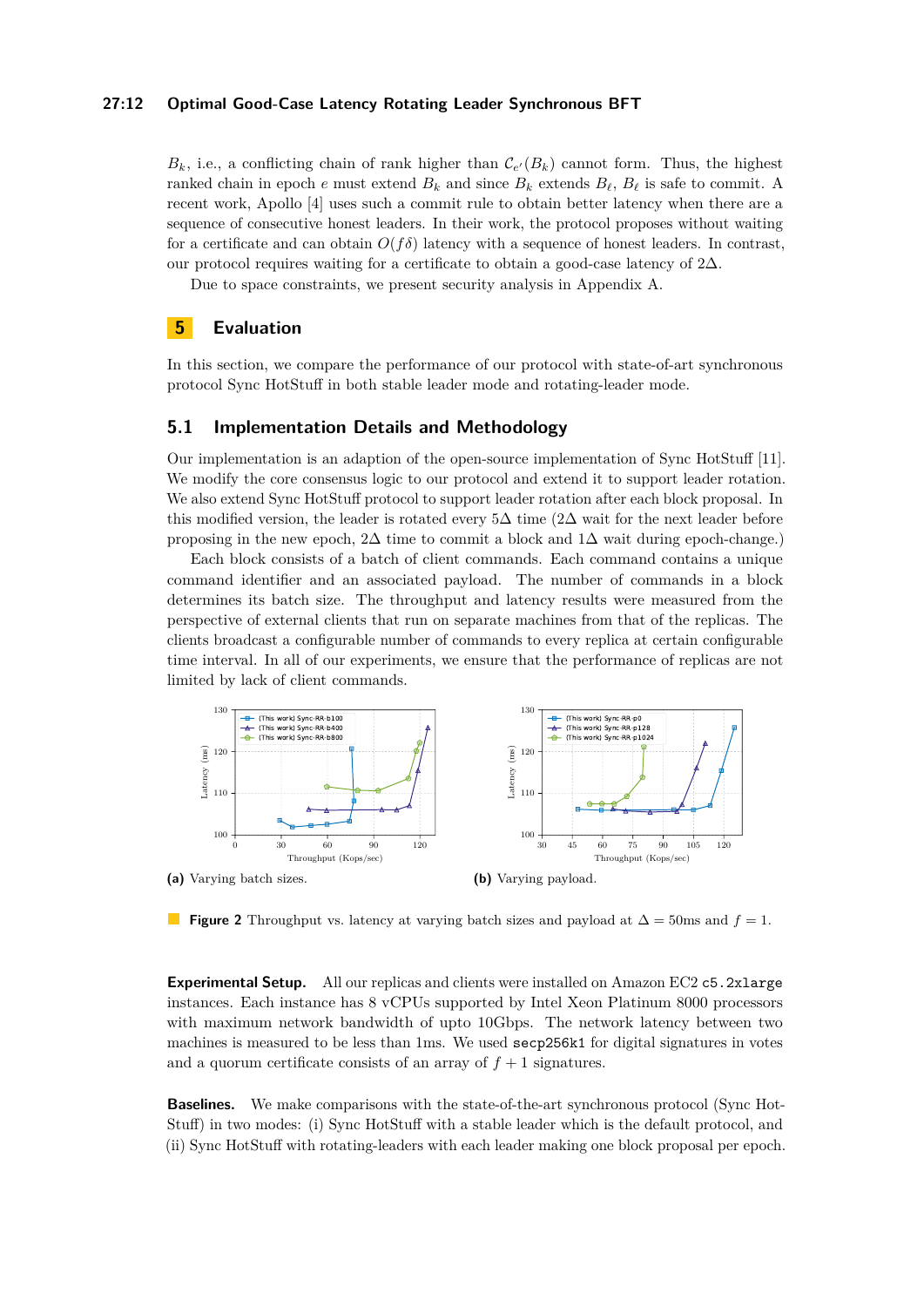In general, stable leader protocols have better performance in terms of throughput. For fair comparision with our rotating-leader protocol, we also compare against a rotating-leader version of Sync HotStuff protocol where a new leader proposes a block every 5∆ time.

# **5.2 Basic Performance**

We first evaluate the basic performance of our protocol when tolerating  $f = 1$  fault at  $\Delta = 50$ ms. We measure the observed throughput (i.e., number of committed commands per second) and the end-to-end latency for clients. In our first experiment (Figure [2a\)](#page-11-0), each command has a zero-byte payload and we vary batch size at different values: 100, 400, and 800 as represented by the three lines in the graph.

Each point in the graph represents the measured throughput and latency for a run with a given load sent by clients. The load is increased by sending more number of commands in a given time interval. As seen in the graph, the throughput increases with increasing load without increasing latency upto a certain point before reaching saturation. After saturation, the latency increases while the throughput either remains consistent or slightly degrades. We observe that the throughput is maximum at around 113 Kops/sec when the batch size is 400 with a latency of around 107ms. We set the batch size to be 400 for our following experiments.

In our second experiment (Figure [2b\)](#page-11-0), we vary the command request/response payload at different values in bytes  $0/0$ ,  $128/128$  and  $1024/1024$  with a fixed batch size of 400. We observe that as the payload size increases, the throughput, measured in number of commands, decreases. We also observe a marginal drop in latency with increasing payload.

<span id="page-12-0"></span>

**Figure 3** Performance as function of faults at ∆ = 50ms, 400 batch size, and 0*/*0 payload.

# **5.3 Scalability and Comparison with Prior Work**

Next, we evaluate our protocol scales as the number of replicas increase. We compare our protocol against standard Sync HotStuff (Sync-HS) and rotating-leader version of Sync Hot-Stuff (Sync-HS-R). First, we evaluate the protocol performance with zero-payload commands to understand the raw overhead incurred by the underlying consensus mechanism at different values of *f* (Figure [3\)](#page-12-0). Then, we study how the protocols perform at a higher payload of 1024*/*2024 (Figure [4\)](#page-13-0). We use a batch size of 400 and ∆ of 50ms for both these experiments. For Sync-HS-R, we use a batch size of 2000. Each data point in the graphs represent the throughput and latency at the saturation point without overloading the replicas.

**Comparison with Sync HotStuff.** Figures [3](#page-12-0) and [4](#page-13-0) compares the throughput and latency of Sync Hotstuff with our protocol at two different payloads: 0*/*0 and 1024*/*1024. We observe the latency of the our protocol is similar to Sync HotStuff as both protocols have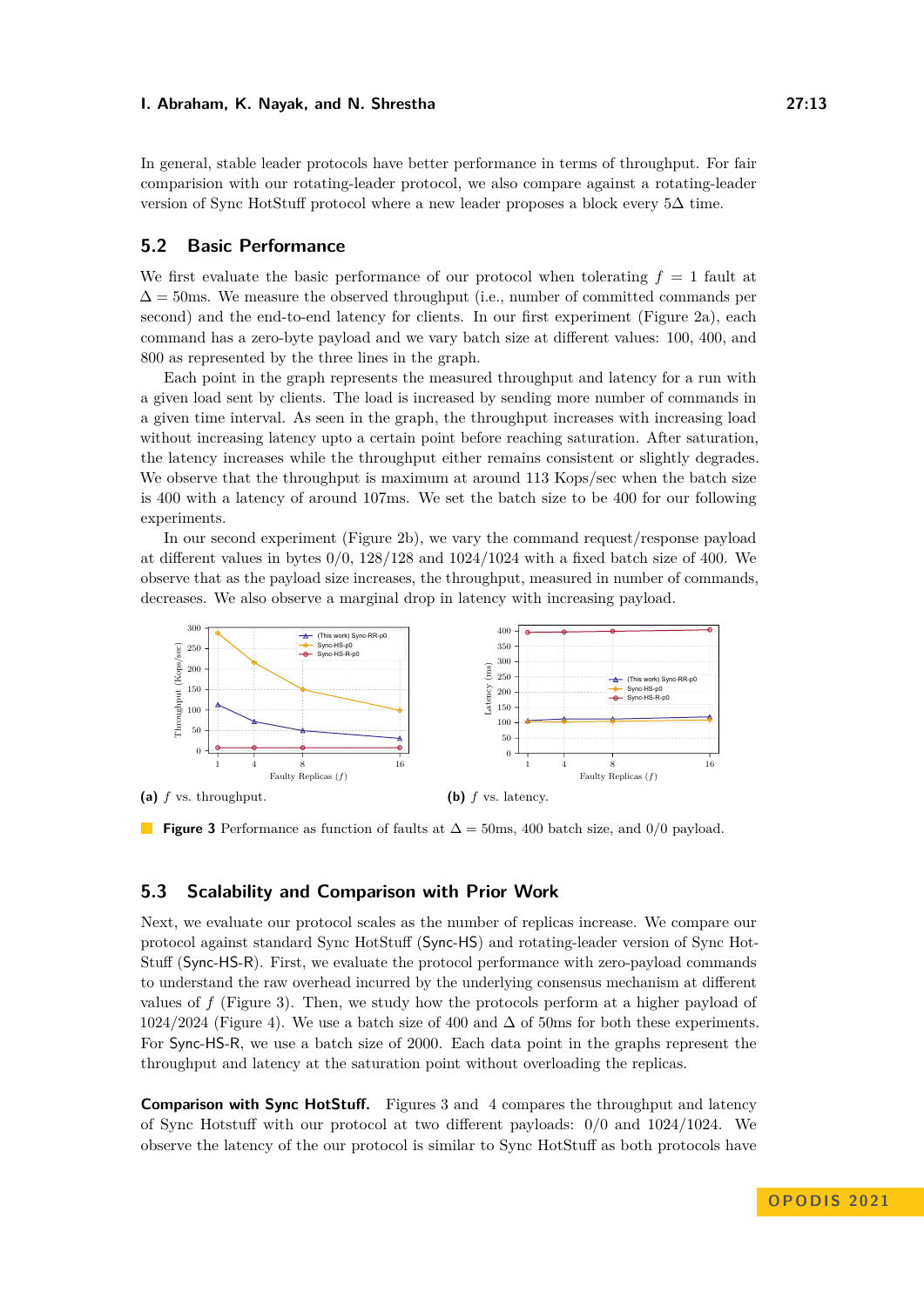# **27:14 Optimal Good-Case Latency Rotating Leader Synchronous BFT**

<span id="page-13-0"></span>

**Figure 4** Performance as function of faults at ∆ = 50ms, optimal batch size, and 1024*/*1024 payload.

2∆ commit latency. However, Sync HotStuff has much better throughput compared to our protocol. This is due to following reasons: (i) the performance of Sync HotStuff depends on the  $f + 1$  fastest replicas in the system, (ii) being a stable-leader protocol, the leader can schedule block proposals as soon as sufficient commands to form a block are available. In contrast, the performance of our protocol is bottlenecked due to following reasons: (i) the performance depends on the slowest replica in the system due to round-robin leader rotation (ii) a leader can only schedule a block proposal after it has been elected as a leader, and (iii) since commands arrive in a different order at different replicas, an additional processing is required to filter out proposed commands (the additional processing incur around 150*µ*s). Although, the stable-leader Sync HotStuff provides better throughput, it is worth to note the stable-leader approach does not provide fairness and censorship resistance. Next, we compare our protocol against Sync HotStuff with leader rotation after each block proposal which provides better fairness and censorship resistance.



<span id="page-13-1"></span>**Figure 5** Latency of Sync HotStuff with leader rotation at varying batch sizes at ∆ = 50ms and  $f = 1.$ 

**Comparison with Sync HotStuff with leader rotation.** In Sync HotStuff with leader rotation, a leader proposes a block every  $5\Delta$  time i.e., every 250ms at  $\Delta = 50$ ms. Thus, the throughput of the protocol is essentially 4 times the proposal batch size. We first perform an experiment (Figure [5\)](#page-13-1) to find a batch size for which the latency does not adversely worsen. We observe that at the batch size of 2000, the latency is similar to the latency at batch size of 400. At higher batch sizes, the latency of the protocol worsens as can be seen in the figure. For other experiments (Figures [3](#page-12-0) and Figure [4\)](#page-13-0), we set the batch size to be 2000; thus the throughput of the protocol was always 8000. The latency of the protocol is also very high at around 400ms. This is because the leader proposes a block every 5∆ while clients sent commands much earlier. Since, our protocol supports responsive leader rotation, the next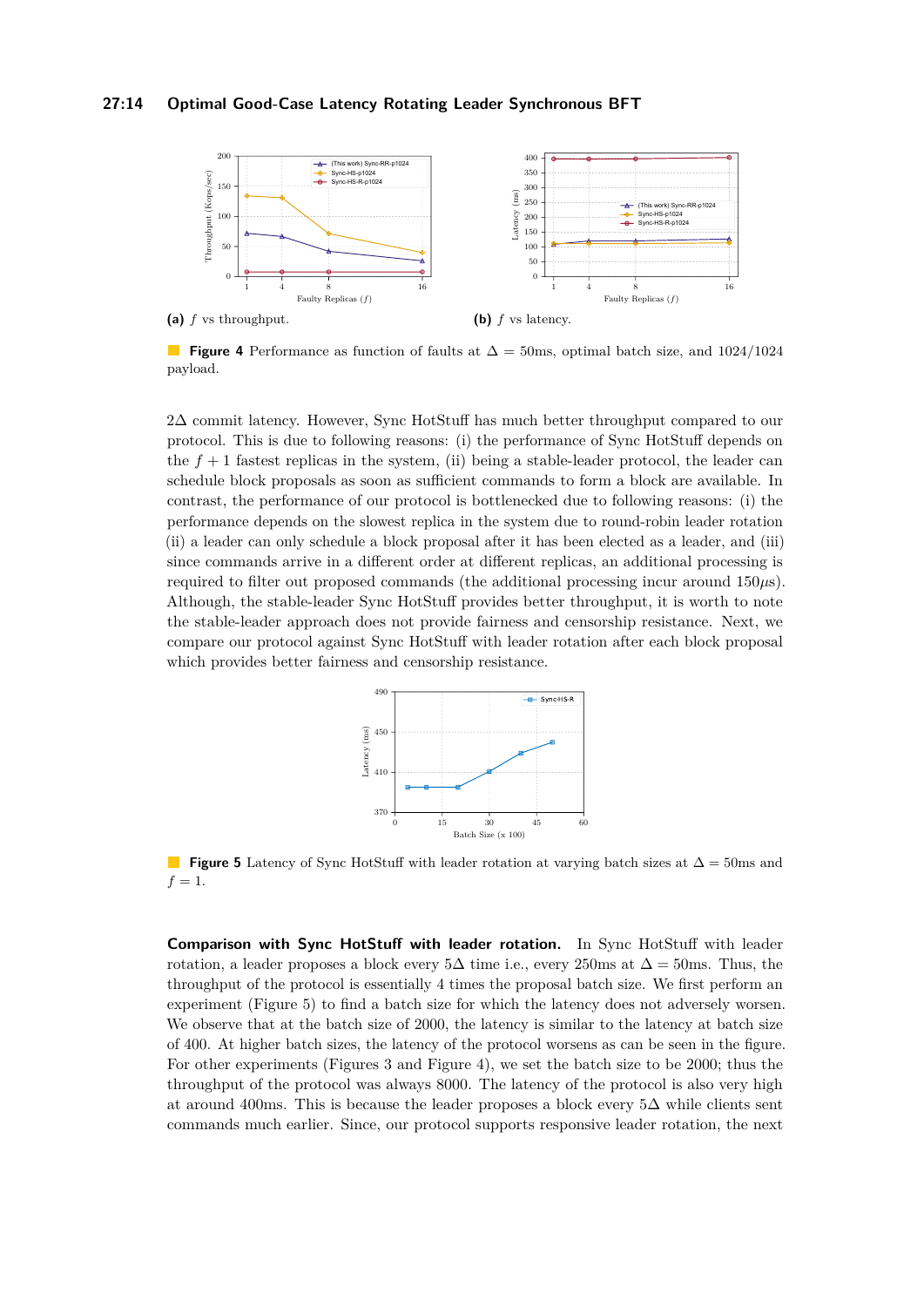leader can propose as soon it receive a certificate for previous block. Thus, our protocol performs much better compared to Sync HotStuff with leader rotation in terms of latency and throughput.

# **6 Related Work**

There has been a long line of work in designing efficient BFT SMR protocol [\[10,](#page-15-8) [8,](#page-15-11) [25,](#page-16-3) [21,](#page-16-4) [4,](#page-15-16) [3,](#page-15-6) [2,](#page-15-0) [5\]](#page-15-18). Most of these BFT SMR solutions [\[2,](#page-15-0) [3,](#page-15-6) [25\]](#page-16-3) focus in increasing the performance of the system during steady state and hence follow a stable-leader paradigm. Our work focuses in improving the performance of system while rotating-leaders every epoch as rotating-leader protocol provide better fairness and censorship resistance compared to stable leader protocols. We review the most recent and closely related works below. Compared to all of these protocol, our work commits in 2∆ time when the leaders are honest and the new leaders can propose responsively in  $O(\delta)$  time. In addition, we do not require optimistic conditions to change leaders responsively.

The protocols due to PiLi [\[10\]](#page-15-8) and Streamlet [\[8\]](#page-15-11) provide BFT SMR protocols that change leaders after every epoch. Their leader selection is randomized. Both of these protocol assume lock-step execution in epochs. In PiLi, each epoch lasts for  $O(\delta)$  (resp. 5 $\Delta$ ) under optimistic (resp. synchronous) conditions. PiLi commits 5 blocks after 13 consecutive honest epochs. PiLi has a responsive (resp. synchronous) latency of at least 16*δ*-26*δ* (resp. 40∆-65∆). Streamlet commits a single blocks after 6 consecutive honest epochs with each epoch taking 2 $\Delta$  time. However, under  $f < n/2$  corruption, getting 6 or 13 consecutive honest epochs is extremely unlikely and these protocols may never progress. In contrast, our protocol requires a single honest epoch to make progress.

The protocols due to OptSync [\[25\]](#page-16-3) and Hybrid-BFT [\[21\]](#page-16-4) provide rotating-leader BFT SMR protocols. However, they change leaders responsively only during optimistic conditions. During normal conditions when *f < n/*2 Byzantine faults are present, these protocol wait for at least 7∆ in an epoch before moving to the next leader even when there is a sequence of honest leaders. With a sequence of honest leaders, our protocol can progress through epochs in  $O(\delta)$  time despite tolerating  $f < n/2$  Byzantine faults.

Apollo [\[4\]](#page-15-16) provides a rotating-leader BFT SMR protocol. In their protocol, the leader is rotating after every proposal in  $\delta$  time and the proposed blocks are committed after  $f + 1$ epochs irrespective of whether the leader is honest or Byzantine. If all the leaders in the next  $f + 1$  epochs are honest, their protocol commits with a latency of  $(f + 1)\delta$ . However, when  $f = O(n)$ , even in the *good-case*  $O(f)$  out of the next  $f + 1$  leaders may be Byzantine, thus yielding a latency of  $O(f\Delta)$  even when messages between honest parties are instantaneous. Thus, in the good-case, they fail to satisfy the first condition (latency of a single-slot) of our lower bound.

RandPiper [\[5\]](#page-15-18) also provides a rotating-leader BFT SMR protocol. In their protocol, they present a BFT SMR protocol that achieve quadratic communication without using threshold signatures. However, it incurs  $11\Delta$  in every epoch and cannot progress responsively.

A recent work Internet Computer Consensus [\[6\]](#page-15-19) provides a rotating leader BFT SMR in partially synchronous model. Similar to our work, their protocol also progresses to higher epoch as soon as a certificate is formed in the current epoch while the committing a block in the hindsight only when sufficient parties acknowledge the block certificate. In our protocol, we commit only when no equivocation is detected for  $2\Delta$  time after receiving a block certificate. In both cases, the protocols check to see if the block certificate is unique and sufficient parties have received the block certificate.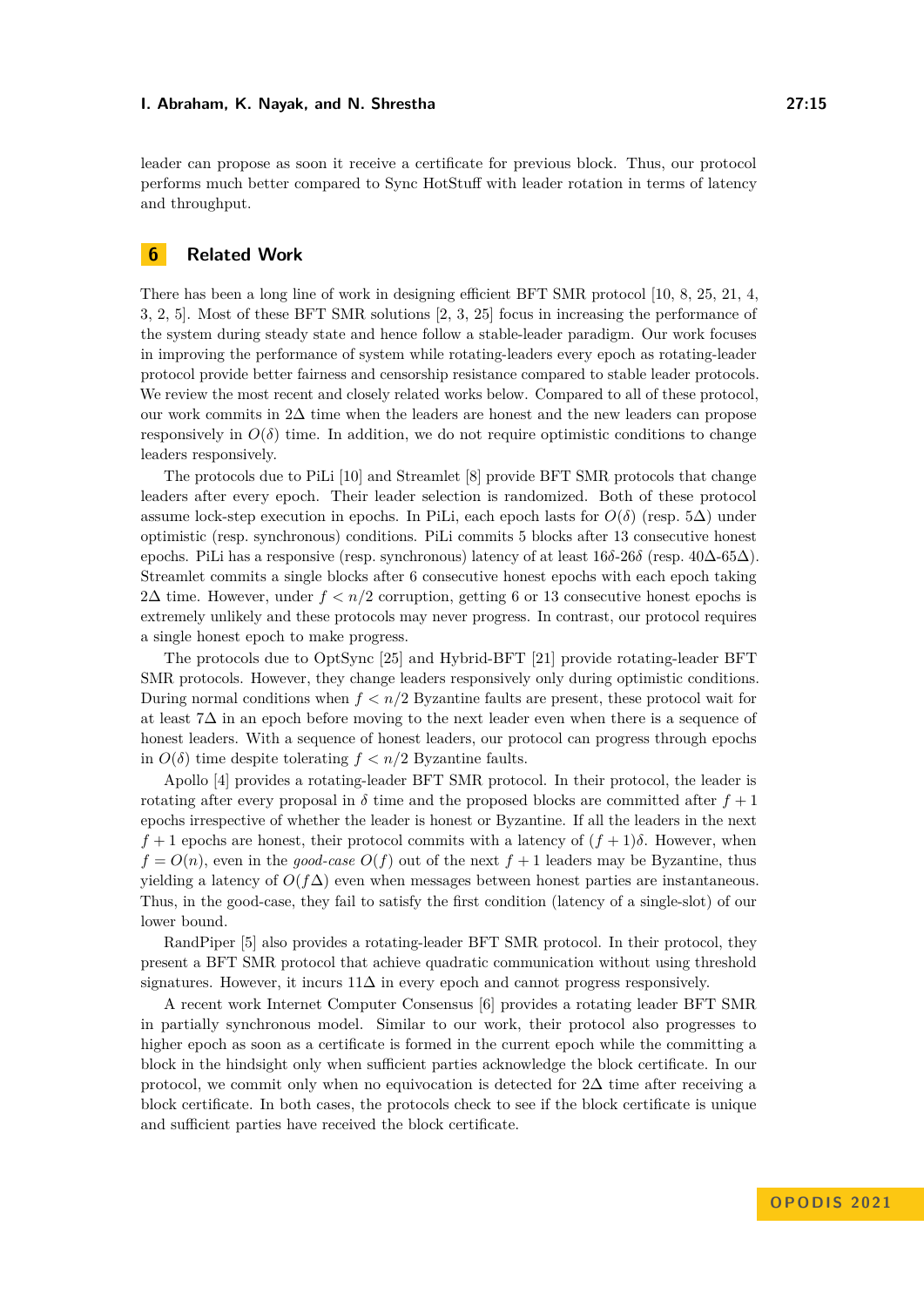#### **References**

- <span id="page-15-13"></span>**1** Ittai Abraham, Dahlia Malkhi, Kartik Nayak, and Ling Ren. Dfinity consensus, explored. *IACR Cryptol. ePrint Arch.*, 2018:1153, 2018.
- <span id="page-15-0"></span>**2** Ittai Abraham, Dahlia Malkhi, Kartik Nayak, Ling Ren, and Maofan Yin. Sync hotstuff: Simple and practical synchronous state machine replication. In *2020 IEEE Symposium on Security and Privacy (SP)*, pages 654–667, 2020.
- <span id="page-15-6"></span>**3** Ittai Abraham, Kartik Nayak, Ling Ren, and Zhuolun Xiang. Good-case latency of byzantine broadcast: A complete categorization. In *Proceedings of the 2021 ACM Symposium on Principles of Distributed Computing*, PODC'21, pages 331–341, New York, NY, USA, 2021. Association for Computing Machinery. [doi:10.1145/3465084.3467899](https://doi.org/10.1145/3465084.3467899).
- <span id="page-15-16"></span>**4** Adithya Bhat, Akhil Bandarupalli, Saurabh Bagchi, Aniket Kate, and Michael K Reiter. Apollo–optimistically linear and responsive smr. Cryptology ePrint Archive, Report 2021/180, 2021. URL: <https://eprint.iacr.org/2021/180>.
- <span id="page-15-18"></span>**5** Adithya Bhat, Nibesh Shrestha, Aniket Kate, and Kartik Nayak. Randpiper – reconfigurationfriendly random beacons with quadratic communication. Cryptology ePrint Archive, Report 2020/1590, 2020. , To appear in ACM SIGSAC CCS 2021. URL: [https://eprint.iacr.org/](https://eprint.iacr.org/2020/1590) [2020/1590](https://eprint.iacr.org/2020/1590).
- <span id="page-15-19"></span>**6** Jan Camenisch, Manu Drijvers, Timo Hanke, Yvonne-Anne Pignolet, Victor Shoup, and Dominic Williams. Internet computer consensus. Cryptology ePrint Archive, Report 2021/632, 2021. URL: <https://eprint.iacr.org/2021/632>.
- <span id="page-15-1"></span>**7** Miguel Castro, Barbara Liskov, et al. Practical byzantine fault tolerance. In *OSDI*, volume 99, pages 173–186, 1999.
- <span id="page-15-11"></span>**8** Benjamin Y Chan and Elaine Shi. Streamlet: Textbook streamlined blockchains. In *Proceedings of the 2nd ACM Conference on Advances in Financial Technologies*, pages 1–11, 2020.
- <span id="page-15-7"></span>**9** T-H Hubert Chan, Rafael Pass, and Elaine Shi. Pala: A simple partially synchronous blockchain. *IACR Cryptology ePrint Archive*, 2018:981, 2018.
- <span id="page-15-8"></span>**10** T-H Hubert Chan, Rafael Pass, and Elaine Shi. Pili: An extremely simple synchronous blockchain. *IACR Cryptology ePrint Archive*, 2018:980, 2018.
- <span id="page-15-17"></span>**11** Determinant. Sync-HotStuff. URL: <https://github.com/hot-stuff/librightstuff>.
- <span id="page-15-14"></span>**12** Drand. Drand - a distributed randomness beacon daemon. URL: [https://github.com/drand/](https://github.com/drand/drand) [drand](https://github.com/drand/drand).
- <span id="page-15-5"></span>**13** Cynthia Dwork, Nancy Lynch, and Larry Stockmeyer. Consensus in the presence of partial synchrony. *Journal of the ACM (JACM)*, 35(2):288–323, 1988.
- <span id="page-15-2"></span>**14** Michael J Fischer, Nancy A Lynch, and Michael Merritt. Easy impossibility proofs for distributed consensus problems. *Distributed Computing*, 1(1):26–39, 1986.
- <span id="page-15-3"></span>**15** Matthias Fitzi. *Generalized communication and security models in Byzantine agreement*. PhD thesis, ETH Zurich, 2002.
- <span id="page-15-9"></span>**16** Yossi Gilad, Rotem Hemo, Silvio Micali, Georgios Vlachos, and Nickolai Zeldovich. Algorand: Scaling byzantine agreements for cryptocurrencies. In *Proceedings of the 26th Symposium on Operating Systems Principles*, pages 51–68, 2017.
- <span id="page-15-10"></span>**17** Timo Hanke, Mahnush Movahedi, and Dominic Williams. Dfinity technology overview series, consensus system. *arXiv preprint*, 2018. [arXiv:1805.04548](http://arxiv.org/abs/1805.04548).
- <span id="page-15-4"></span>**18** Jonathan Katz and Chiu-Yuen Koo. On expected constant-round protocols for byzantine agreement. In *Annual International Cryptology Conference*, pages 445–462. Springer, 2006.
- <span id="page-15-15"></span>**19** Dahlia Malkhi, Kartik Nayak, and Ling Ren. Flexible byzantine fault tolerance. In *Proceedings of the 2019 ACM SIGSAC Conference on Computer and Communications Security*, pages 1041–1053, 2019.
- <span id="page-15-12"></span>**20** Zarko Milosevic, Martin Biely, and André Schiper. Bounded delay in byzantine-tolerant state machine replication. In *2013 IEEE 32nd International Symposium on Reliable Distributed Systems*, pages 61–70. IEEE, 2013.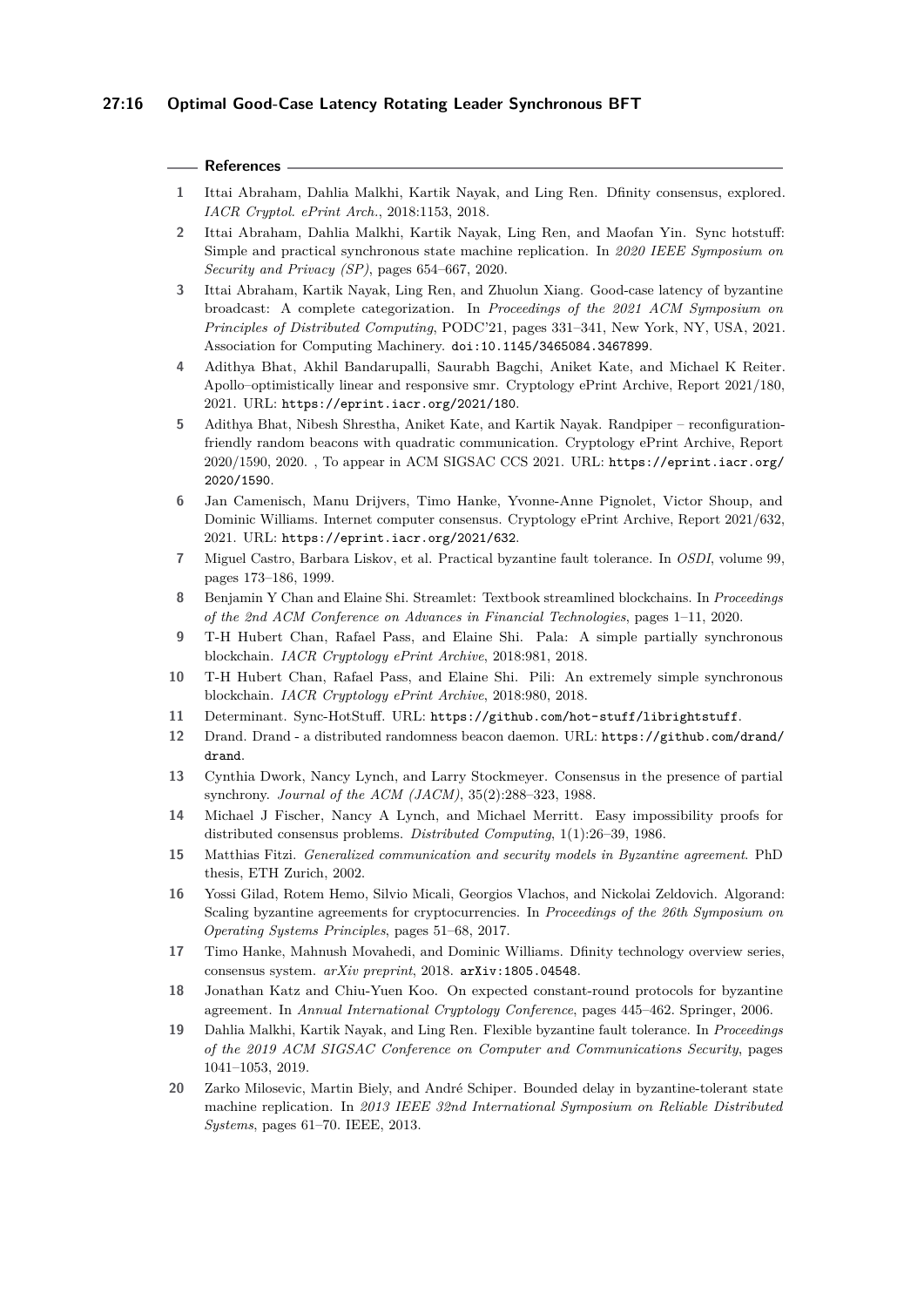- <span id="page-16-4"></span>**21** Atsuki Momose, Jason Paul Cruz, and Yuichi Kaji. Hybrid-bft: Optimistically responsive synchronous consensus with optimal latency or resilience. *IACR Cryptol. ePrint Arch.*, 2020:406, 2020.
- <span id="page-16-1"></span>**22** Rafael Pass and Elaine Shi. Thunderella: Blockchains with optimistic instant confirmation. In *Annual International Conference on the Theory and Applications of Cryptographic Techniques*, pages 3–33. Springer, 2018.
- <span id="page-16-5"></span>**23** Fred B Schneider. Implementing fault-tolerant services using the state machine approach: A tutorial. *ACM Computing Surveys (CSUR)*, 22(4):299–319, 1990.
- <span id="page-16-2"></span>**24** Elaine Shi. Streamlined blockchains: A simple and elegant approach (a tutorial and survey). In *International Conference on the Theory and Application of Cryptology and Information Security*, pages 3–17. Springer, 2019.
- <span id="page-16-3"></span>**25** Nibesh Shrestha, Ittai Abraham, Ling Ren, and Kartik Nayak. On the optimality of optimistic responsiveness. In *Proceedings of the 2020 ACM SIGSAC Conference on Computer and Communications Security*, pages 839–857, 2020.
- <span id="page-16-0"></span>**26** Maofan Yin, Dahlia Malkhi, Michael K Reiter, Guy Golan Gueta, and Ittai Abraham. Hotstuff: Bft consensus with linearity and responsiveness. In *Proceedings of the 2019 ACM Symposium on Principles of Distributed Computing*, pages 347–356, 2019.

# <span id="page-16-6"></span>**A Safety and Liveness**

We say a block  $B_k$  is committed directly in epoch  $e$  if it is committed as a result of its own commit-timer<sub>e</sub> expiring. We say a block  $B_k$  is committed indirectly if it is a result of directly committing a block  $B_l$   $(l > k)$  that extends  $B_k$ .

<span id="page-16-10"></span> $\triangleright$  Claim 11. If an honest replica enters an epoch  $e$  at time  $t$ , then all honest replicas enter epoch *e* by time  $t + \Delta$ .

Proof. Suppose an honest replica *r* enters epoch *e* at time *t* and broadcasts an epoch *e* − 1 certificate. Suppose for the sake of contradiction, an honest replica *r* ′ does not enter epoch *e* by time  $t + \Delta$ . Since replica *r* broadcasts epoch  $e - 1$  certificate at time *t*, the epoch  $e - 1$ certificate arrives all honest replicas by time  $t + \Delta$ . This implies replica r' receives epoch *e* − 1 certificate and moves to epoch *e* by time *t* + ∆. A contradiction. ◁

<span id="page-16-7"></span>▶ **Corollary 12.** *The epoch timers of two honest replicas may differ by up to* ∆ *time.*

▷ Claim 13. If an honest replica broadcasts ⟨clock*, e* + 1⟩ in epoch *e*, no honest replica directly commits a block in epoch *e*.

Proof. Suppose an honest replica *r* sends ⟨clock*, e*+ 1⟩*<sup>r</sup>* in epoch *e*. Replica *r* sends ⟨clock*, e*+  $1/r$  on two cases (i) when its epoch-timer<sub>e</sub> expires before receiving epoch *e* block certificate, and (ii) when it receives an epoch *e* equivocation while still in epoch *e*.

Suppose for the sake of contradiction, an honest replica, say replica r', commits a block  $B_k$  in epoch *e* at time *t*. Since replica *r*<sup>'</sup> committed block  $B_k$  in epoch *e* at time *t*, it must have received a  $\mathcal{C}_e(B_k)$  such that its epoch-timer<sub>e</sub>  $\geq 2\Delta$  at time  $t-2\Delta$  and did not detect an epoch *e* equivocation by time *t*. By Corollary [12,](#page-16-7) replica *r*'s epoch-timer<sub>e</sub> must be  $\geq \Delta$  at time *t*−2∆ in the worst case. In addition, no honest replica detected an epoch *e* equivocation by time  $t - \Delta$  and sent a  $\langle \text{clock}, e + 1 \rangle_r$  due to epoch *e* equivocation; otherwise replica *r*<sup>*'*</sup> would have detected epoch *e* equivocation by time *t* and would not commit. All honest replicas will receive an epoch *e* certificate for  $B_k$  by time  $t - \Delta$ . Thus, replica *r* would not send  $\langle \text{clock}, e + 1 \rangle_r$  in epoch *e*. A contradiction.  $\langle \rangle$ 

<span id="page-16-9"></span><span id="page-16-8"></span>▶ **Corollary 14.** *If a clock certificate exists in epoch e, no honest replica directly commits a block in epoch e.*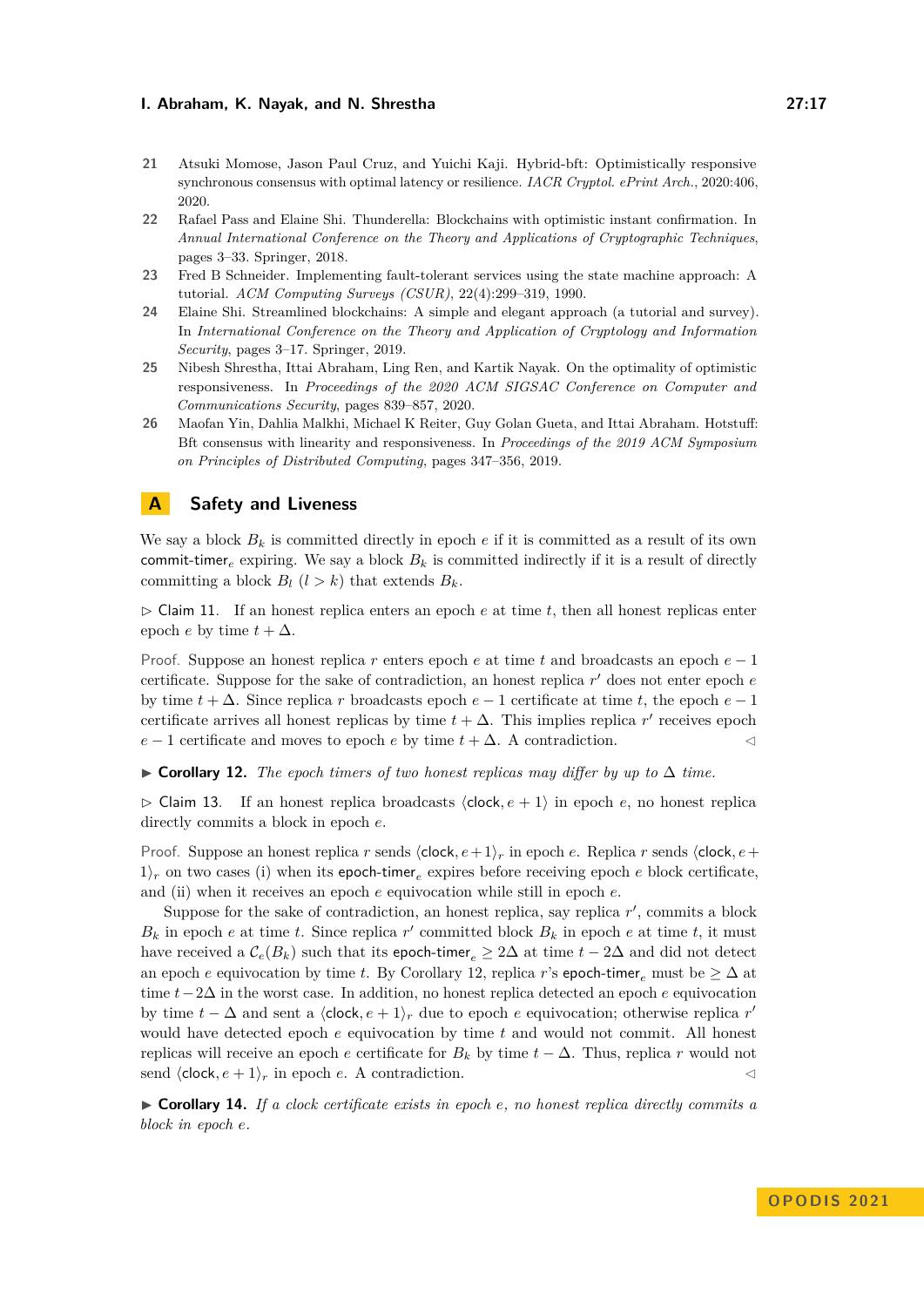#### **27:18 Optimal Good-Case Latency Rotating Leader Synchronous BFT**

 $\blacktriangleright$  **Lemma 15.** If an honest replica commits a block  $B_k$  in epoch e, then (i) an equivocating *block certificate does not exist in epoch*  $e(ii)$  *every honest replica receives*  $C_e(B_k)$  before *entering epoch*  $e + 1$ .

**Proof.** Suppose an honest replica r directly commits an epoch- $e$  block  $B_k$  at time  $t$ . Replica *r* must have received a  $\mathcal{C}_e(B_k)$  at time  $t - 2\Delta$  such that its epoch-timer<sub>e</sub>  $\geq 2\Delta$ . All honest replicas receive the proposal for  $\mathcal{C}_e(B_k)$  by time  $t - 2\Delta$ .

For part (i), observe that after time  $t - \Delta$ , no honest replica will vote for an equivocating block in epoch *e*. If an honest replica voted for an equivocating block  $B'_{k'}$  before  $t - \Delta$ in epoch  $e$ , replica  $r$  would have received the equivocating proposal for  $B'_{k'}$  by time  $t$  and would not commit. This contradicts the hypothesis of  $r$  committing  $B_k$  directly in epoch  $e$ . Therefore, an equivocating block will not get any honest vote and will not be certified in epoch *e*.

By part(i) of the Lemma, there does not exists an equivocating block certificate and by Corollary [14,](#page-16-8) epoch-*e* certificate must be a block certificate. Thus, all honest replicas receive  $\mathcal{C}_e(B_k)$  and enter epoch  $e+1$ .

<span id="page-17-0"></span> $\blacktriangleright$  **Lemma 16** (Unique Extensibility). If an honest replica directly commits  $B_e$  in epoch e, then any certified block that ranks higher than  $\mathcal{C}_e(B_k)$  must extend  $B_e$ .

**Proof.** The proof is by induction on epochs  $e' > e$ . For an epoch  $e'$ , we prove that if  $\mathcal{C}_{e'}(B_{k'})$ exists then it must extend  $B_k$ . A simple induction shows that all later block certificates must also extend  $B_k$ .

For the base case, where  $e' = e + 1$ , the proof that  $C_{e'}(B_{k'})$  extends  $B_k$  follows from Lemma [15.](#page-16-9) The only way  $\mathcal{C}_{e'}(B_{k'})$  forms is if some honest replica votes for  $B_{k'}$  using Step [3](#page-8-1) in Protocol [1.](#page-8-0) Honest replica votes in epoch *e* ′ only if it extends a highest certified block. By Lemma [15,](#page-16-9) there does not exist an equivocating block certificate in epoch *e* and all honest replicas receive  $\mathcal{C}_e(B_k)$  before entering epoch  $e+1$ . Thus, no honest will vote for a block that does not extend  $B_k$ .

Given that the statement is true for all epoch below  $e'$ , the proof that  $\mathcal{C}_{e'}(B_{k'})$  extends  $B_k$  follows from the induction hypothesis because the only way such a block certificate forms is if some honest replica votes for it. Since honest replicas vote in epoch *e* ′ with a valid epoch  $e' - 1$  certificate and by induction hypothesis on certificates of epoch  $e < e'' < e'$ ,  $C_{e'}(B_{k'})$  $must$  extend  $B_k$ .

### ▶ **Theorem 17** (Safety). *Honest replicas do not commit conflicting blocks for any epoch <i>e*.

**Proof.** Suppose for the sake of contradiction two distinct blocks  $B_k$  and  $B'_k$  are committed in epoch *e*. Suppose  $B_k$  is committed as a result of  $B_{k'}$  being directly committed in epoch  $e'$  and  $B'_k$  is committed as a result of  $B'_{k''}$  being directly committed in epoch  $e''$ . Without loss of generality, assume  $k' < k''$ . Note that all directly committed blocks are certified. By Lemma [16,](#page-17-0)  $B'_{k''}$  extends  $B_{k'}$ . Therefore,  $B_k = B'_k$ . ◀

## ▶ **Theorem 18** (Liveness)**.** *All honest replicas keep committing new blocks.*

**Proof.** Each epoch lasts for 7∆ time. If the leader is Byzantine and does not propose any blocks or proposes equivocating blocks, an epoch change will trigger and change the leader. Due to round robin leader election, there will be an honest leader.

Consider an honest epoch *e* and its leader *Le*. Let *t* be the time when the first honest replica enters epoch *e*. By Claim [11,](#page-16-10) all honest replicas enter epoch *e* by time  $t + \Delta$ . If  $L_e$  has  $\mathcal{C}_{e-1}(B_l)$ , it proposes immediately, otherwise it waits for 2∆ to receive the highest ranked block certificate  $\mathcal{C}_{e'}(B_l)$ . In any case,  $L_e$  proposes by time  $t + 3\Delta$  which arrives all honest replicas by time  $t + 4\Delta$ .